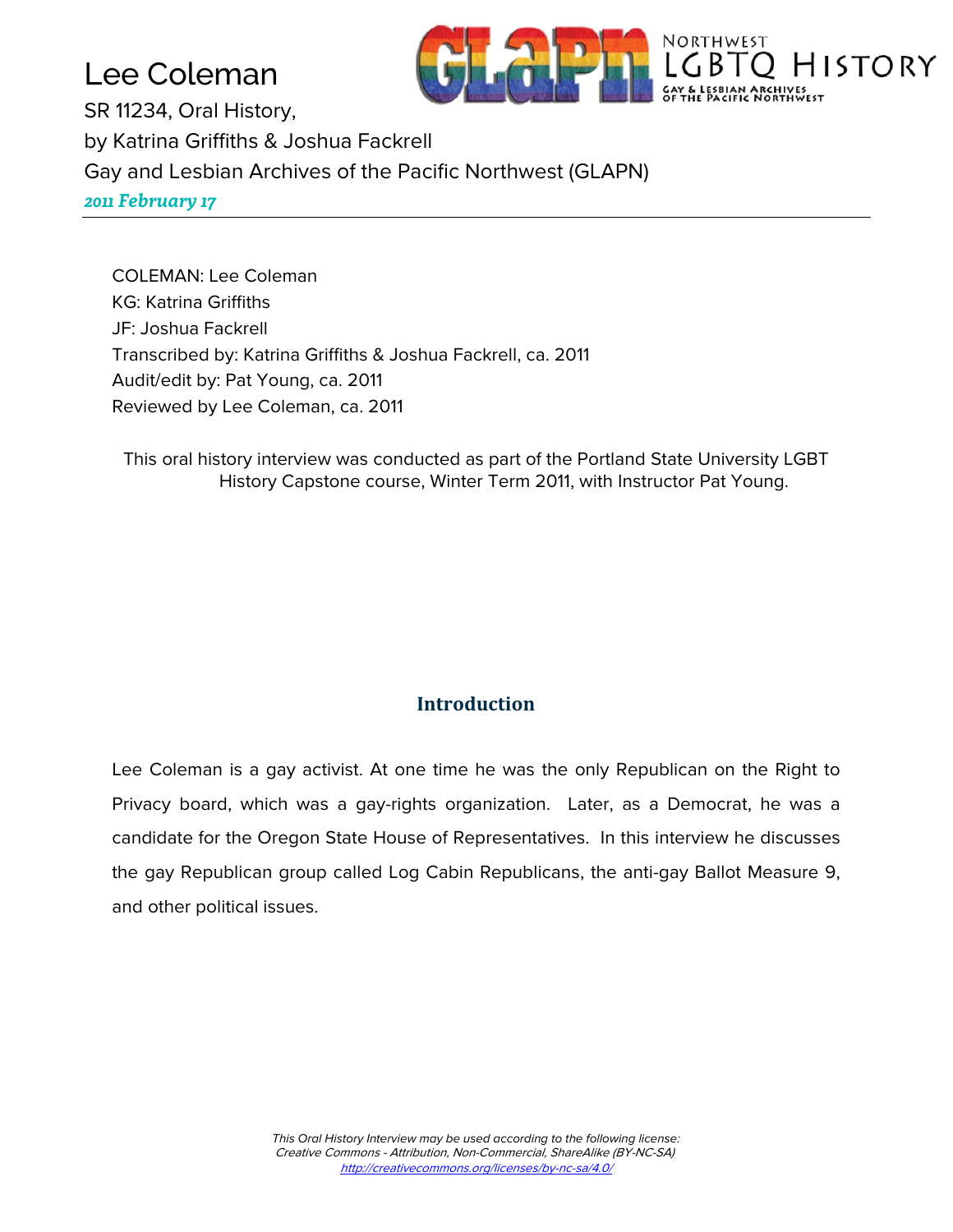## **Interview** *2011 February 17*

JF: Alright so my name is Joshua Fackrell I'm a student here at Portland State University with Kristina Griffiths…

KG: Katrina

JF: Katrina, sorry. We are here to interview Lee Coleman. It is the LGBT Gay History Capstone. Lee Coleman, we are just going to start off with some warm-up questions. Where are you from, where were you born?

COLEMAN: Los Angeles

JF: Los Angeles, and when and why did you come to Oregon?

COLEMAN: I retired after writing law books for about 30 years in San Francisco and I was tempted to come to Oregon by a friend who assured me that real estate was cheaper here. And so I sold a house in California. That automatically meant lots of money. And I moved up here and bought a house (an apartment building and a house) and then bought another three houses and fixed them up, and so here I am.

JF: Oh nice! In Portland or…?

COLEMAN: Mostly in Beaverton, Aloha, Hillsboro. So I've lived out in Aloha for the last twenty years. Well twenty one now, but uh ok?

JF: And one other quick question is, when were you born?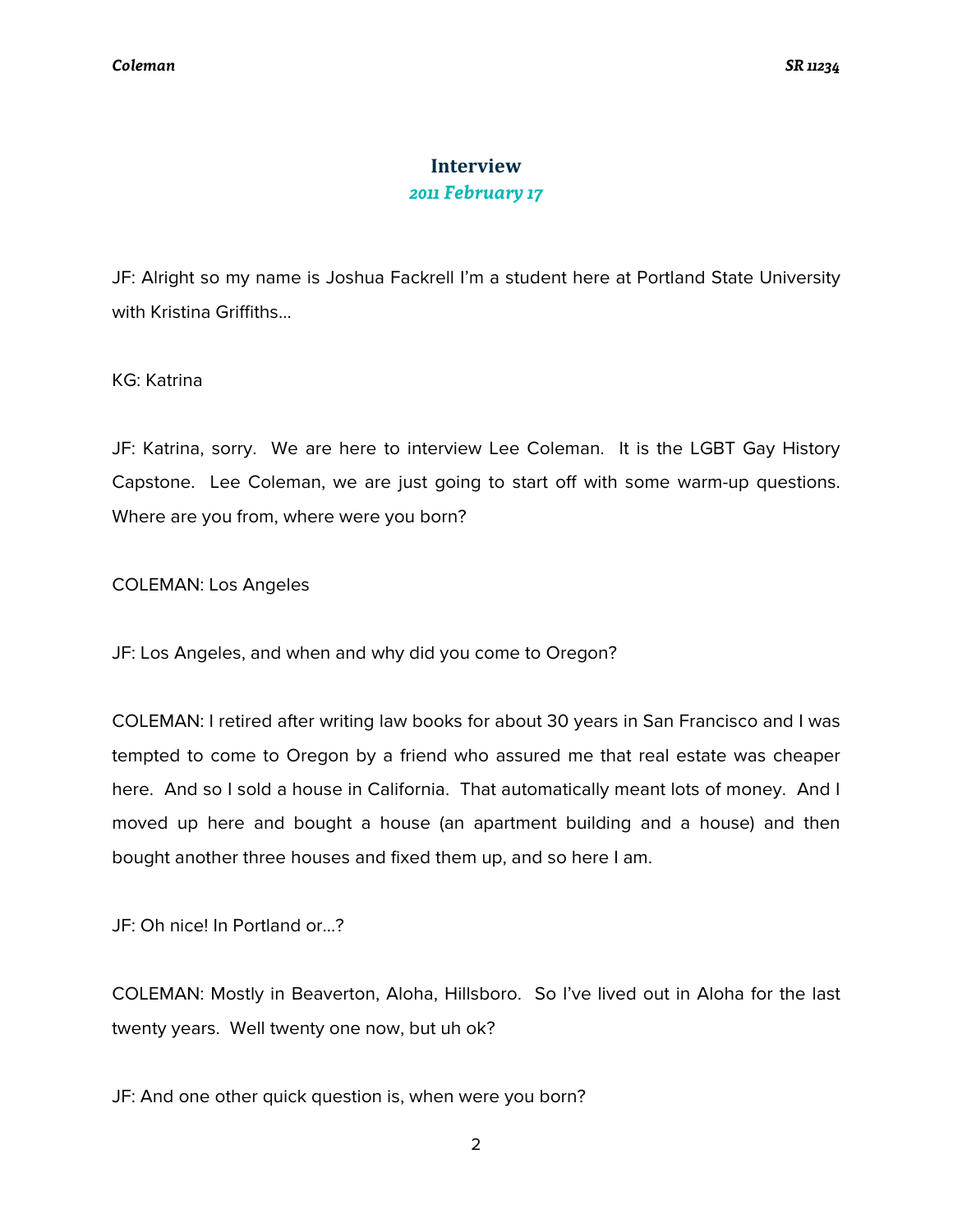COLEMAN: January 1931

JF: Alright so...

COLEMAN: So I'm now 80

JF: So from just getting to know you through our professor and everything, you were apart of, you were one of the only republicans advocating for gay rights. I was wondering what got you into politics in Oregon?

COLEMAN: Well, I had been in politics or political in California and I joined Log Cabin Republicans [organization of gay Republicans] before it was Log Cabin Republicans, in San Francisco. When I got to Oregon I got a little more active and I began to see things like the Oregon Citizens Alliance. So I started a chapter Log Cabin Republicans here and very soon the OCA came to be a force in the state and that led me to, I decided finally that the gay republicans ought to be represented in the movement to stop the OCA. So I attended one of the first organization meetings of what became the No On 9 campaign, the no on ballot Measure 9. It sort of took off from there. I'll go into more detail but I want to answer your questions first.

JF: Those were our intro question everything else is just kind of, I don't want to double cover things so that really was just intro, do you have any quick questions?

KG: Not at the moment, would mind elaborating…?

COLEMAN: Oh sure, I think was '91 when the organization of the resistance to the OCA began and so I went to a meeting of state wide interested people in Eugene, in the basement of a tacky bar, in the middle of downtown Eugene. So I made it clear that I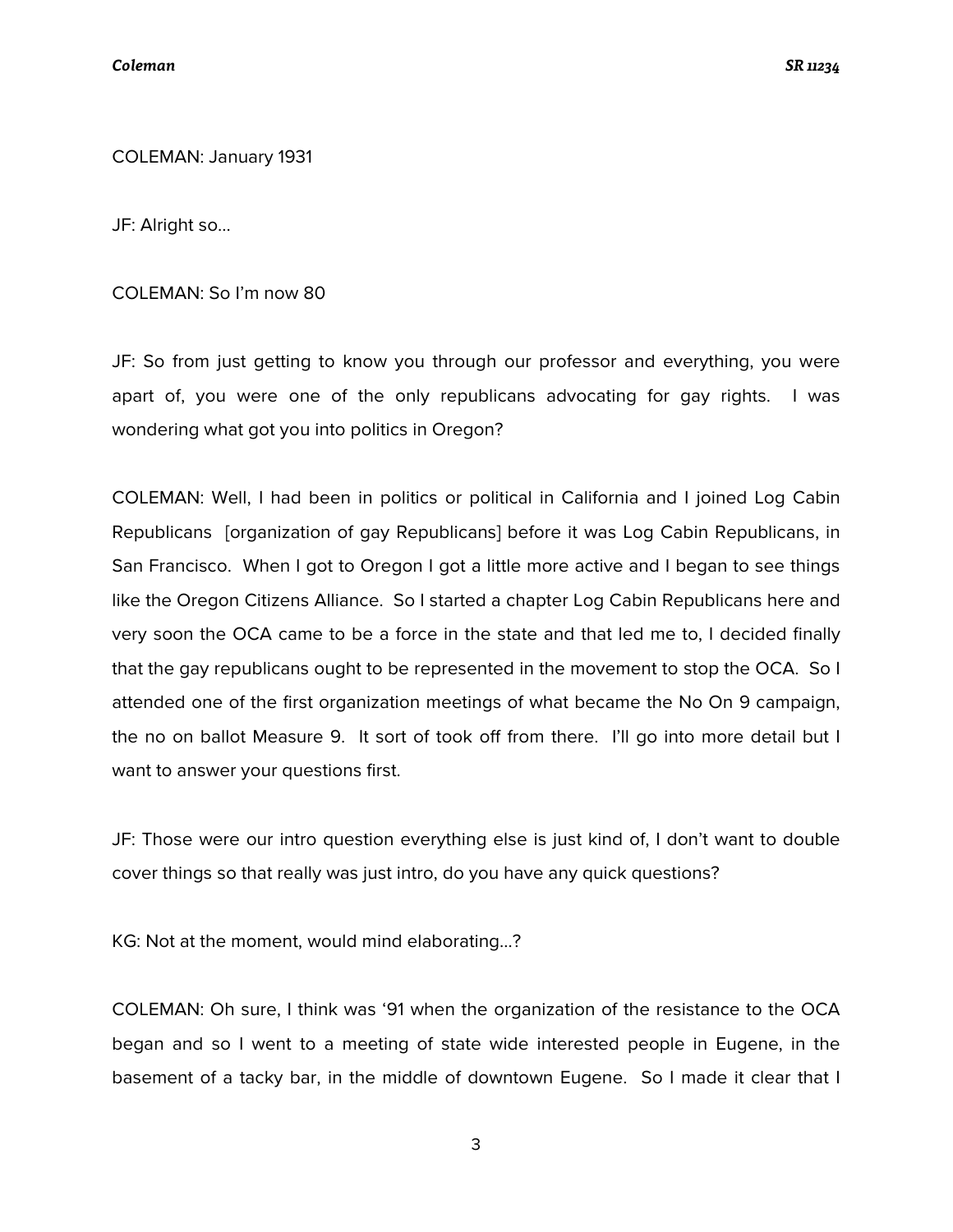wanted to align myself with the resistance to the OCA. And I began to think of a number of things that I could do. I didn't know anybody at all, but I had the first person to respond for my call for people to join the Log Cabin Republicans and I got an appointment with the chairman of the Oregon Republican Party, Craig Berkman. Craig was the last of the moderate republicans in this state. But I gave him a long printout of what I was going to tell him and what I wanted to do.

 What I wanted him to do was ask the attorney general who was also a republican at the time, to keep the OCA's ballot measure off the ballot. So he did, he agreed, and he later, I think partly, if not all because of my visit with him made a statement during the run up to the election opposing the ballot measure. So I think I accomplished something, the attorney general and later on I talked to the Secretary of State. The status of the law in the state is that no public official is willing to fight any ballot measure. I kept saying, well let them sue ya, refuse to certify it to the ballot and let them sue you, you've got lots of money to spend, the state is a bottomless treasury, they'll defend you. In any case the attorney general couldn't do anything, [he] so that [was auditory] went nowhere.

JF: I have a couple of quick questions, the Log Cabin Republicans in Oregon, how many people did you end up pulling together for that?

COLEMAN: Well it was really almost an exercise in artifice -- I found that maybe ten people who would be willing to admit that they were republican and gay at the same time. In order to qualify as a member, as a legitimate chapter as part of the overall national movement, you had to have at least ten. I broke all the rules in the book to have ten paid members. But it was a tiny group, and was never anything but me and Eric Brown [was the name of] the first guy who responded, it's not the same Eric Brown who is running things at the Q Center. It was a two men operation when you get right down to it. But that's the way front groups operate, or should operate. Any front group worth it's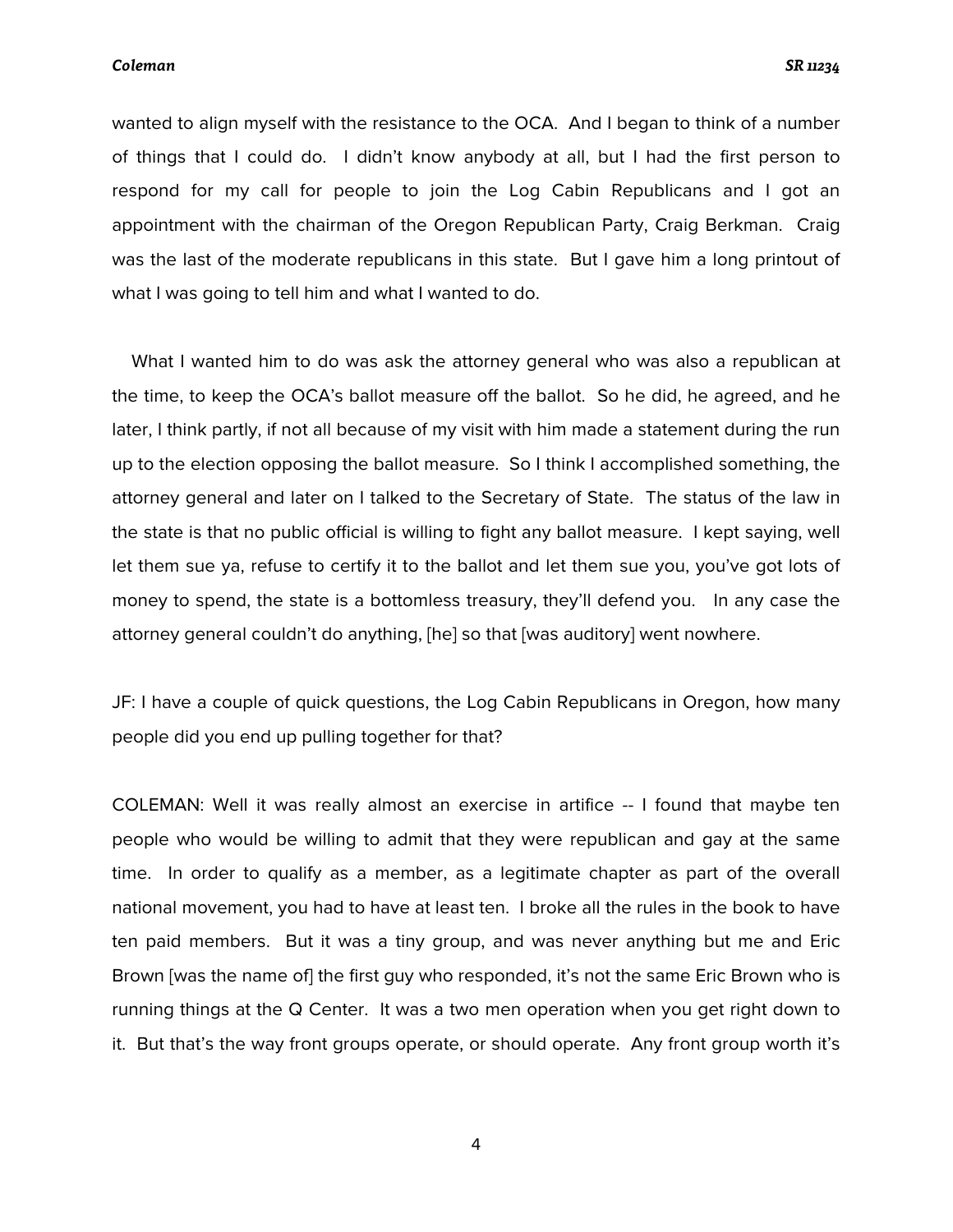salt will make noise even though there are only one or two people involved that were really serious.

JF: We watched a documentary on Measure 9, a couple weeks ago actually. It was quite emotional during it, well extremely emotional during it actually I should say. I was wondering if ever felt unsafe during, because that was something that they brought up in there?

COLEMAN: I don't think I ever felt unsafe, and I don't think Eric felt unsafe. I did have friends, where we'd have meetings here at PSU. One of the leading figures had his brake lines cut while his car was parked in the parking structure across the street. But nothing like that ever happened to me. There was one big incident were a young lady was attacked and she sued the OCA and got a judgment and they've never, she's never been able to collect on it. But my impression is that by enlarge there was no physical threat. To answer your question. Go ahead…

JF: Let's see… was there much a difficulty transitioning from, you said you were a part of the San Francisco Log Cabin Republicans, to being in Oregon, did you ever feel like. Was it a very big difference politically?

COLEMAN: Well there's a big difference between San Francisco and Oregon and I was scared wittless that, people would know that I was gay. When I took my first materials to Xerox at Alpha Graphics, which I think is extinct now, but it was a regular Xerox copy shop. I was just fearful, I was fearful of being identified as gay, receiving mail from gay organizations at the post office. That wore off after years, but that's a good question.

 I was very much in the closet and I came out of it rather quickly. In San Francisco I made a few stabs at activism, I was a member of Society for Individual Rights, which is how I met some of the lead ship there. I was total transplant to here and not really used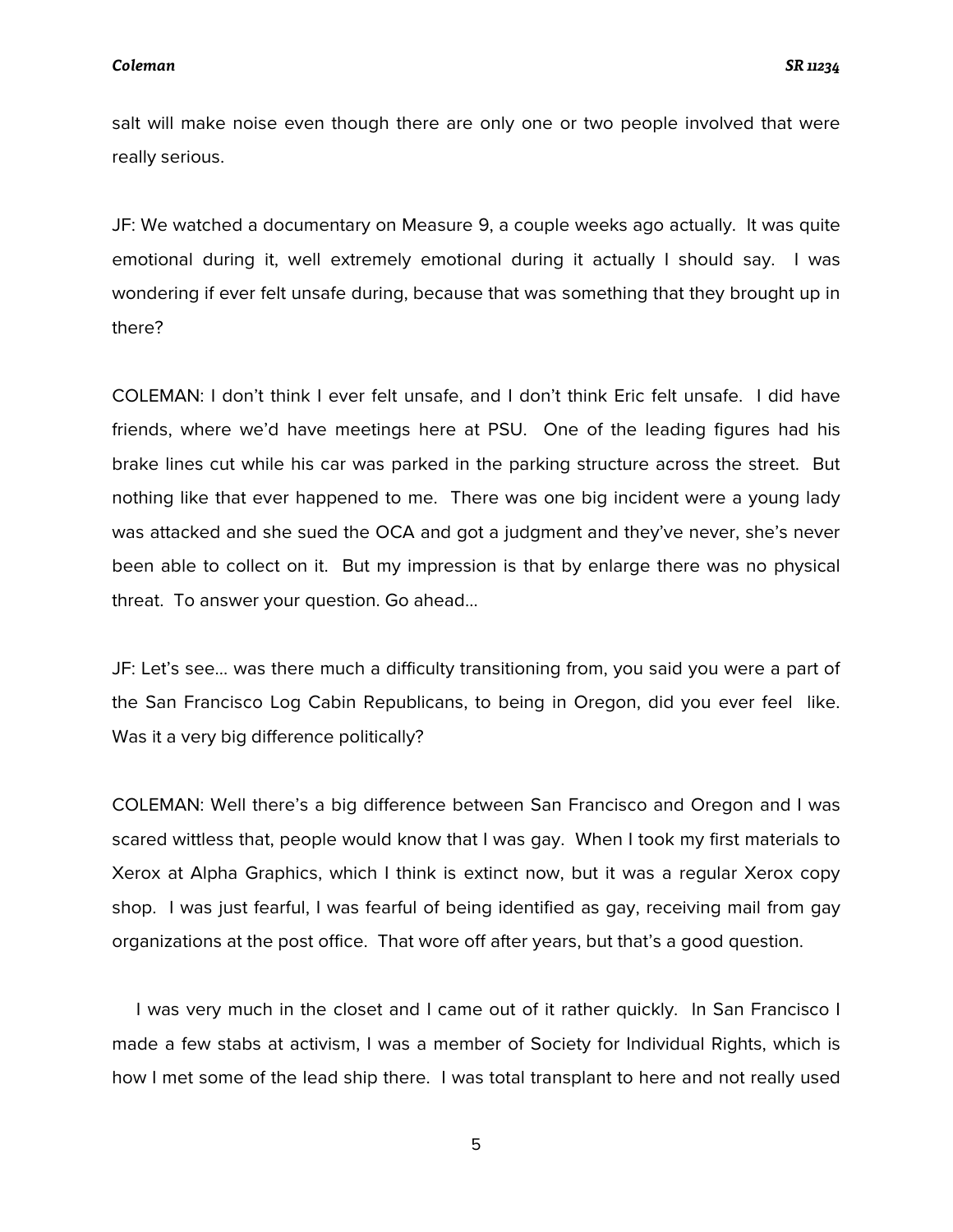to a state that was as conservative as Oregon is. But I kept on going and I guess the fact that I participated in it earned me an invitation to join the board of directors of the group, Right to Privacy.

 Right to Privacy was the precursor to Basic Rights Oregon, but all of the people that you saw on that video were a part of the No On 9 Campaign and a few of the were members of the Right to Privacy Board. That had been for several years, the leading gay organization in the state, they gave an annual fund raiser dinner and the first one that I attended the governor was there. Who would have ever thought that the governor would show up at a gay sponsored event. Which reminds me I, at one point I became friends with Senator Bob Packwood and we ended up having a fund raiser at the Multnomah Athletic Club, with him as the key speaker and it was the first gay anything that the Multnomah Athletic Club had ever had. The people that were running the building were astounded that a sitting US Senator and his girlfriend would show up. I was too but… that was one the early highlights.

JF: During the No On 9, what would say, I know you put together the Log Cabin Republicans in Oregon, what were some of the things you guys did as a group in Oregon?

COLEMAN: Me and Eric, primarily, what we did was PR with Republicans and support for the No On 9 Campaign and in PR with the Republicans, trying to make the points that I was making like visiting with the state party chair Craig Berkman, eventually Packwood although senators don't usually don't come out on local issues, both Packwood and Craig Berkman the Oregon GOP chair were willing to make an exception and speak out. And both of them did, Packwood waited until after the primary was over because he didn't want a challenge from the OCA. But he held a press conference in his office's downtown. Lon Mabon and Scott Lively were there, they were very unhappy, both of them Mabon was in charge of the OCA and Scott Lively was one of the worst human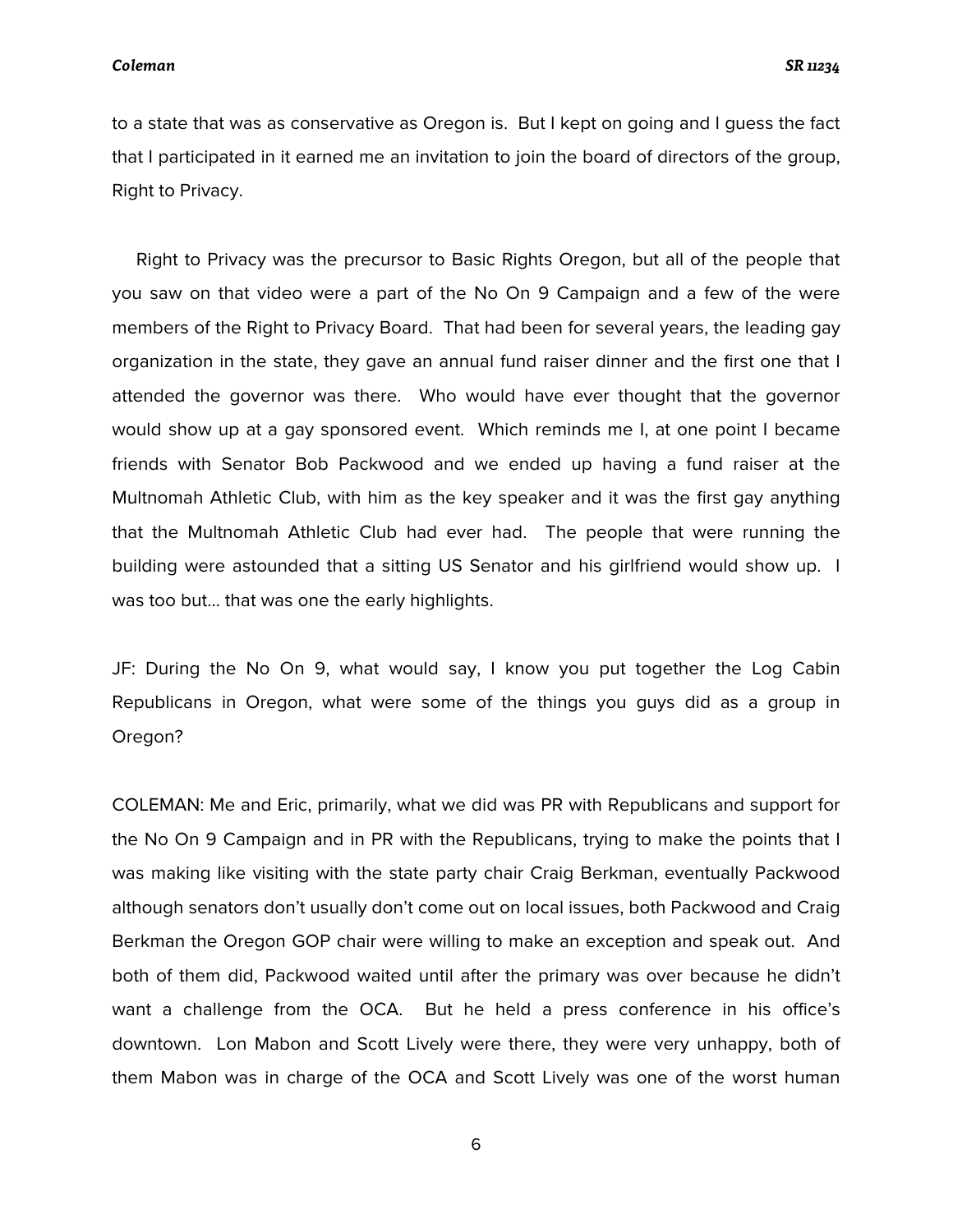beings on the face of the earth and is now very much involved in the Uganda effort to kill gay people. Fortunately he is in Massachusetts these days. But that's what we did, that's what we were involved in. So go ahead.

JF: In our emails together, you had spoken about the, I'm not sure if this later on I'm guessing, the Trumpeters?

COLEMAN: Yeah, I had very much wanted to get in touch with Republican elite. And what passes for the Republican elite in Portland is Trumpeters. It's an all men group really mostly lay leaders, I wouldn't call most of them movers or shakers, but I've met people like Bob Packwood, the current head of the state department of corrections, Max Williams was a friend. Scott Bruun who ran for Congress in the last go around was a member of that group,, and I did everything I could to keep him from winning the last election. Because I know him so well, I wouldn't want him anywhere, I mean it's bad enough we've got John Boehner in Congress let alone, people like Scott Bruun. But that was one of the key ways to get access to Republican leadership. It was a pretty influential group, Berkman the party chair was a part of the group. Several past chairs of the Republican Party were, so it was very useful. And the coffee is so great.

JF: You said there was a small group of gay Republicans apart of that group, like?

COLEMAN: Very few, Jerry Keene is one of the members of Trumpeters, Jerry's openly gay and everybody knew it. He was adored by the conservatives and the state legislature because he virtually rewrote the workers compensation laws to make it much more difficult for someone to get a workers comp claim. And the Republicans just ate that right up, they just loved it. He's still a member of Trumpeters as far as I know, even though he was accused of molesting a thirteen year old boy. He seems to have survived that, but anyhow.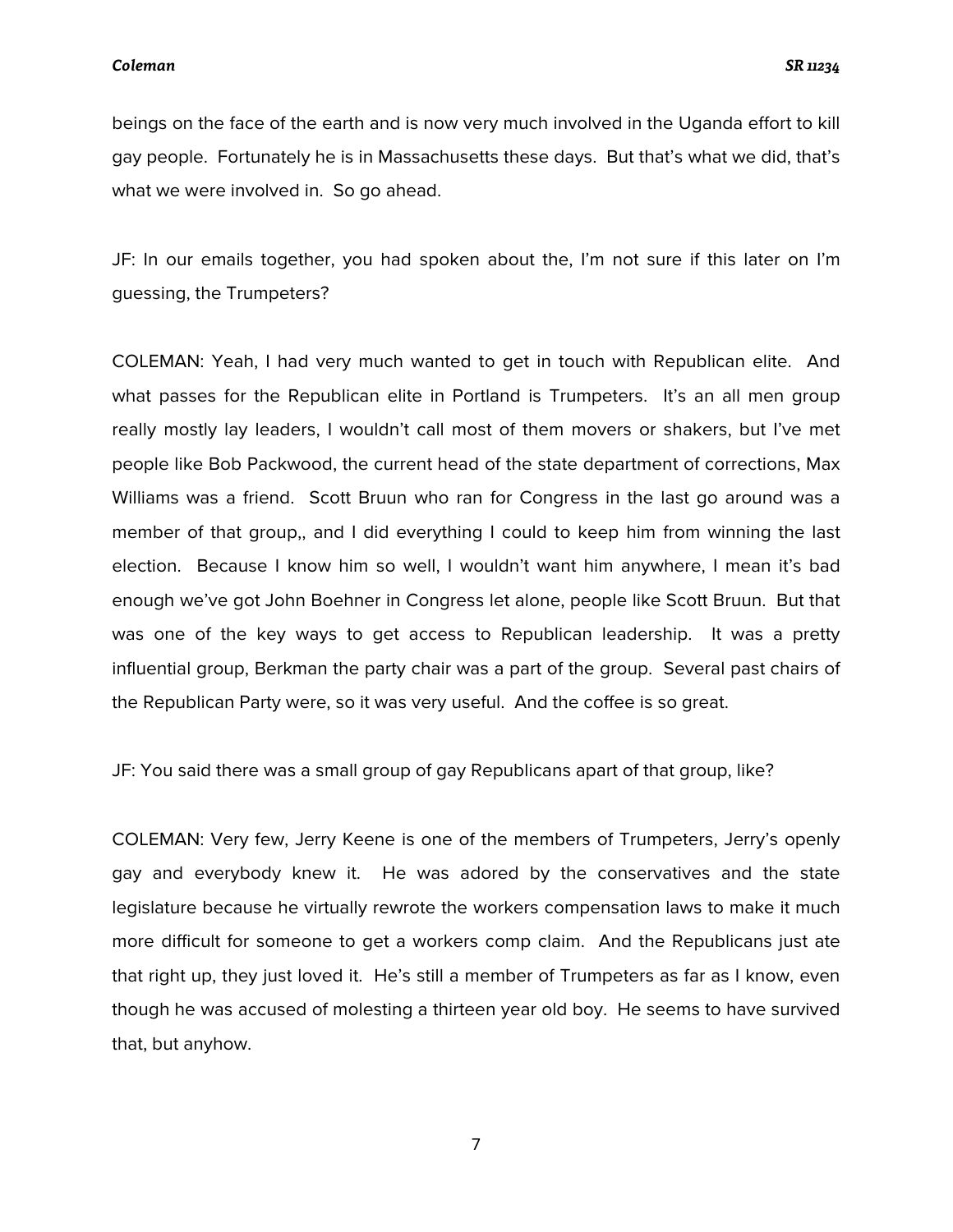JF: would you say that you were, you said everyone knew that he was gay and out, would you say were as out, were people knew?

COLEMAN: Certainly I was… I learned after the first No On 9 Campaign that either nobody really cared or I was dammed if I was going to keep my mouth shut, or both. It certainly made things easier to know all these good old boys, they virtually run the Dorchester Conference, which is a conference of Republican, I think probably the best word is layman, not all of them are politicians. But it's a group that meets in Seaside in the first week of March every year, and it's a good old boy perpetuation system. I will say a lot of politicians do show up. The first time that I attended the Dorchester Conference, Log Cabin had a table and right next to our table was Charley Starr's table, and his son was there on a day to day basis, his son is Bruce Starr.

 Bruce is currently a member of the [US] state senate, and Charley was for many years. He was one of the most vicious antigay on religious grounds people that you can expect. I built a relationship with him, and that's I think what Obama does, or tried to when he was the editor of the Harvard Law Review. He would sit in a room like this and just b.s. with the Republican member of the Law Review staff. In order to build bridges and try to influence people so that was all part of that experience, the Trumpeters. At the same time I was a member of the Right to Privacy Board, and it accomplished some good, I wouldn't say it was earth shaking. The Republican Party went further and further to the right and that's partly because of the primary system that we have, in primaries radicals always win, because the radicals always come out and support them, both sides.

KG: What direction do you think the Republican Party is going now days?

COLEMAN: Way downhill it's now being controlled by the minority, the Tea Party people and in order to achieve the majority they have to give in the Tea Party. I think it's a trend that the leadership of the party is going to try to counter, it's going to be very interesting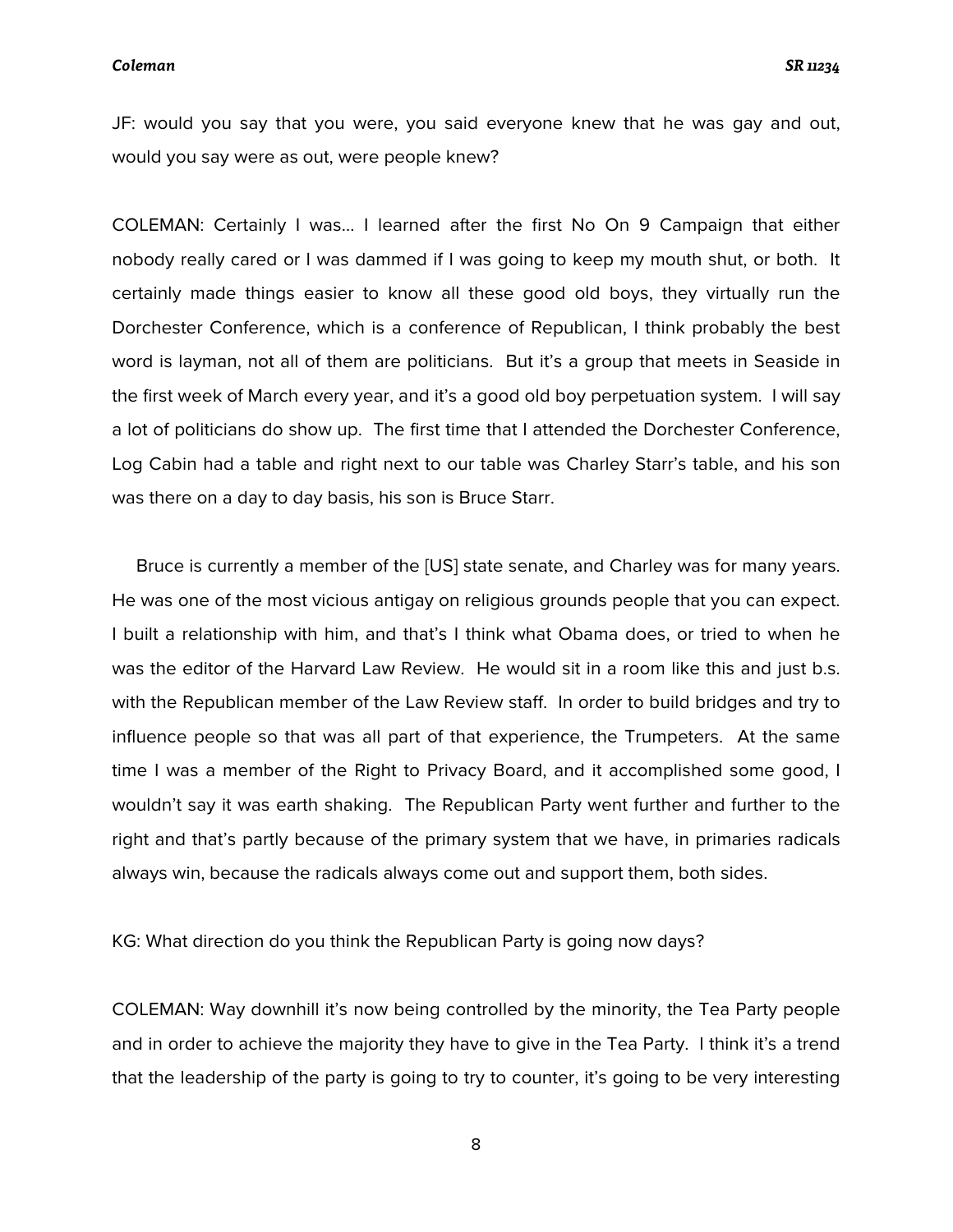to see what happens in the next election. I think that for example, Scott Brown the senator from Massachusetts is being bedeviled by Tea Party people, they think he's being top extreme, that he went too far to the left, voting for a couple of things that Obama wanted like, the health care bill. So I there is a real fight though on, and I love it.

KG: Yeah it's kind of ironic because the Republican Party was known as the party that would stick together general. And then the Democrats were known divisive, but now it just seems that it is happening to them.

COLEMAN: I think that it is happening to them, and it couldn't have happened to a better bunch of people, to have it happen to. In any case I had my feet in both worlds I had my one foot in the Republican world of the Portland elite, and the other in the Right to Privacy anti-OCA gay political operation. And at one time in that film I think that Donna Red Wing is in that video, Donna Red Wing was voted Lesbian of the Year, in I don't know '93 somewhere along in there. A wonderful human being she's now in Colorado. Beating her head up against the wall just like she was doing here. But she ran the Lesbian Community Project and it was, she brought some real change to that organization. It became a real activist organization without being edgy or well hard edged. And she was I think a really brilliant leader, but she certainly wasn't the only great leader in the effort to modernize.

 One of the things that I want to cover, I did everything I could including talking to Craig Berkman about getting the attorney general against those ballot measures, and Bob Packwood. But at one point as a member of the board of Right to Privacy I was on a yacht in the middle of the Columbia River with Chuck Carpenter, a gay Republican who was running for the state house. Ostensibly it was a fundraiser and that the Secretary of State, Phil Keisling was on the boat and on behalf of Right to Privacy with a bunch of board members standing with me I tried to persuade Phil Keisling to keep the ballot measure of the ballot, with the same argument -- let them sue you! Phil just absolutely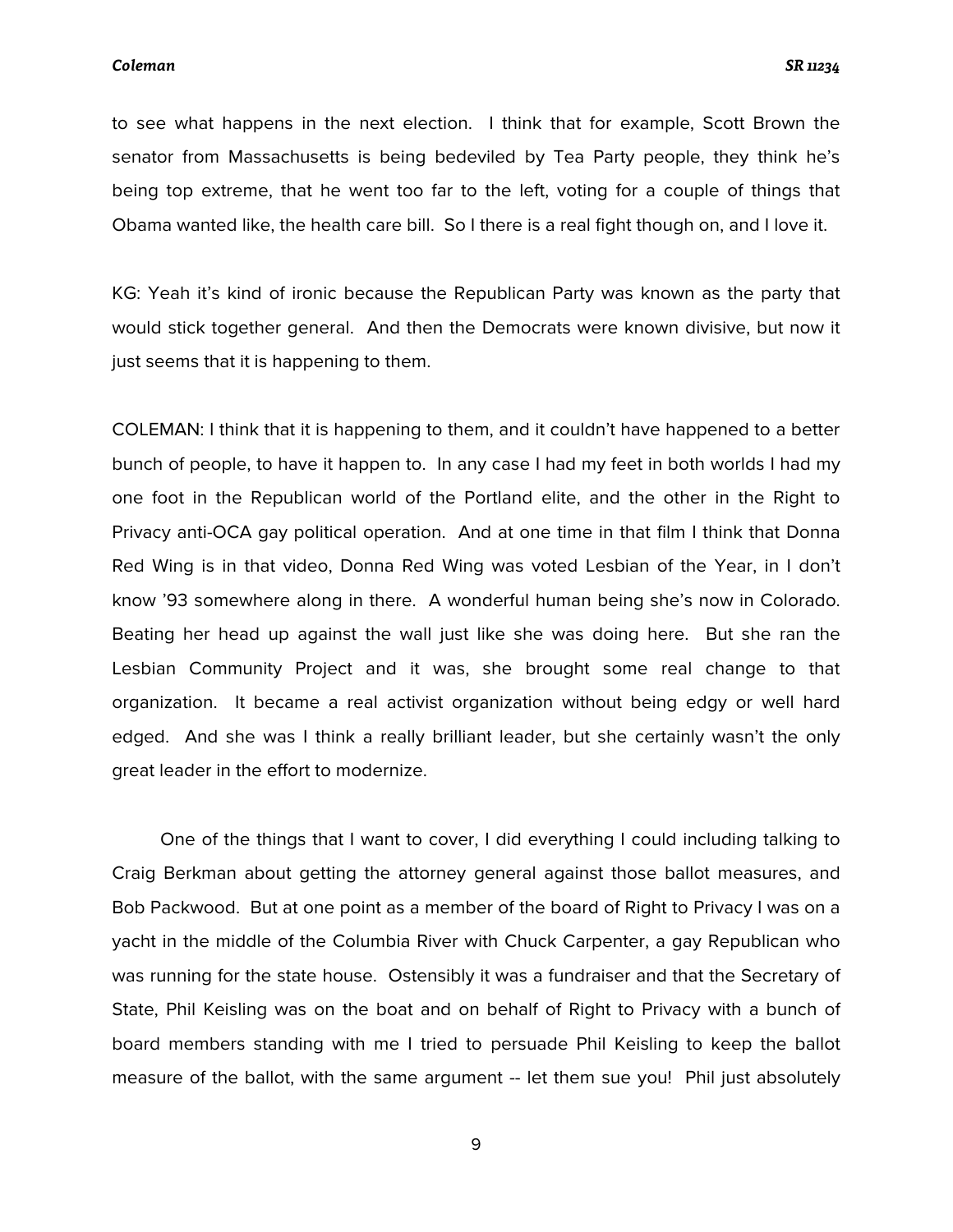wouldn't do it, nice guy, I think he was one of the best secretaries this state's had, although Kate Brown is way out there. We can go into Kate Brown later, she chaired the Senate judiciary committee when the, what became domestic partnership law was being discussed and she did leadership toward getting those things passed.

 Chuck Carpenter, I don't know if you've heard of this but the Republican controlled House of Representatives actually passed an employment nondiscrimination bill. Chuck Carpenter was leading it and it was amazing to see it actually happen, I tried to lobby the Starr family and I remember talking to Bruce who was a legislative assistant for his father who was a member of the state house at the time. His statement to me was, well how would I explain why at the dinner table why my father would even be will to consider voting yes on a gay rights bill. I said well because it's the right thing to do and a number of Republicans voted yes because they'd been convinced that it was the right thing to do. I didn't star in that one but Chuck Carpenter did and I was able to do a little something to help him get elected. So that was also a part of being a Republican in the media that was going on in this state at the time. Anything else?

JF: From what we have spoken about between each other, after Measure 9, you kept going, I was wondering what your fondest moment was in advocating for gay rights, what was great accomplishment.

COLEMAN: Well getting those people I mentioned on record as opposing the Oregon Citizens Alliance was probably right up there at the top but at one time I was a delegate of the state party central committee. This was the second time that the OCA was trying a ballot measure so I got up and argued for the concept that the Republican Party should be seen as joining in a discriminatory ballot measure. For what it was worth it was not successful and it got the response from the OCA people, well even God discriminates, so what's so terrible about discriminating? And that's a Republican view, so even God discriminates. So I think that that is one of the fondest moments.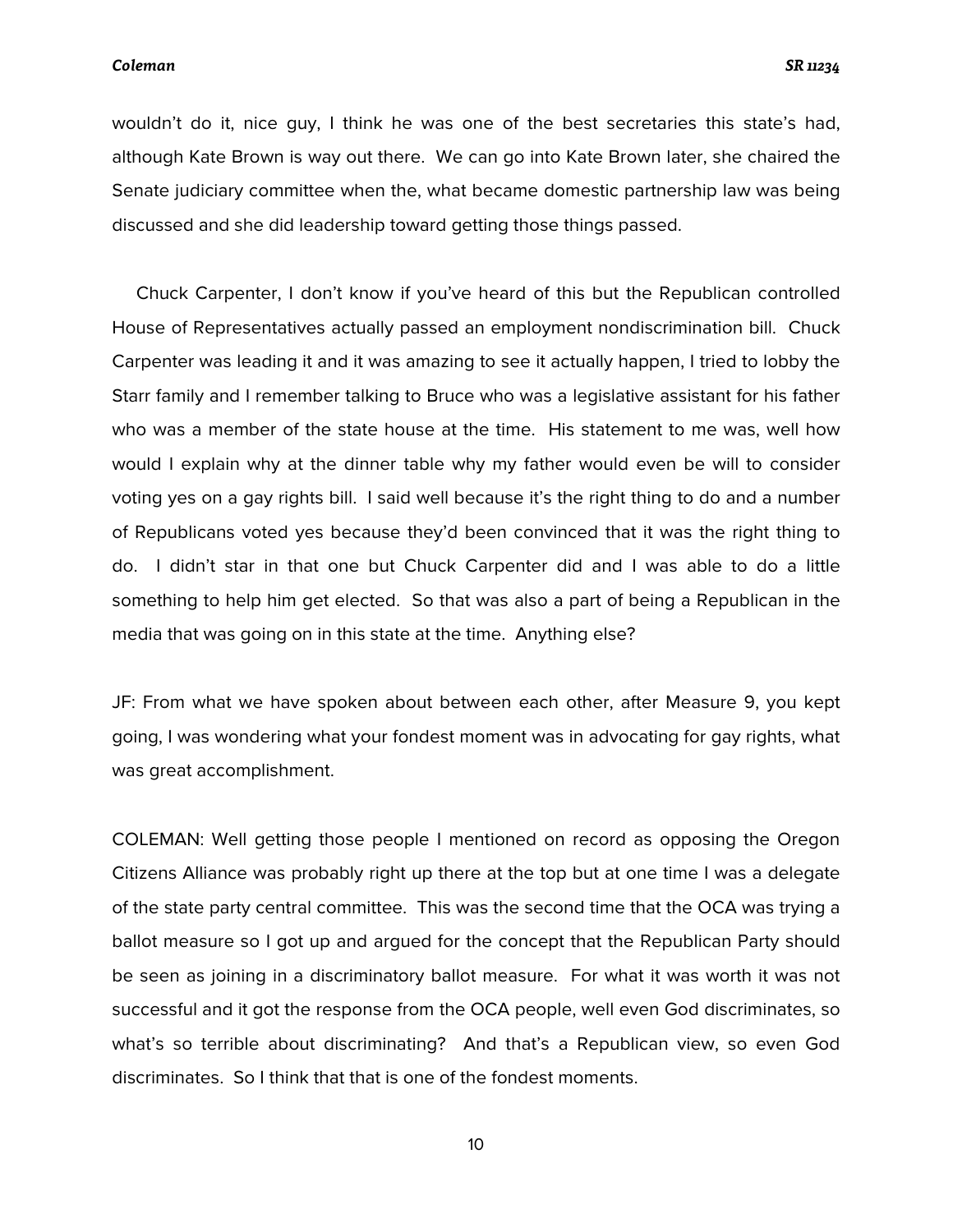The other one is when I finally became a Democrat, I was roped into running for the state legislature in a district that was totally hopeless. The first interview I gave, the first reporter was a reporter for the Wilsonville newspaper. The headline was "Gay Man Running Against Krummel", well you know you have to expect that sort of thing so I decided very early on that I was not going to play around, that I was not going to try to hide. I had counseled Chuck Carpenter when he ran that he wanted to just be right out front about it. The funny thing is that he won so I was, happy about that too. I was happy about that, that was one of the better moments.

JF: What made you decide to switch parties and run as a democrat?

COLEMAN: George W. Bush. He got up in front of the United States Congress and the entire bleeping world to ask for a constitutional amendment making darn sure that gay people couldn't get married and that blew all the synapses at the same time. I decided that I couldn't support Bush and it would have stayed at that except that because I kind of enjoyed working within the Republican Party. And I at the point of the '04 election I was still interested in doing networking within the Republican Party. I was the executive director of something I brought to this state called the Republican Mainstream of Oregon, or the Oregon Mainstream Republicans. So I organized the Oregon Republican Mainstream and our attempt was to moderate the party and fight the American Taliban. That's really an interesting thing that the allies I had as part of that included the Republican National Committee. A hardy old cattle raising lady from the Eastern half of the state, she hated the OCA, she hated the ultra-right wingers, they were ruining the Republican Party and she knew it. So that's one of the things that stands out in my mind anyhow.

 But finally Ralph Nader came into the picture and the Republicans some of the people who think they are very cleaver tried to put Ralph Nader on the ballot, so as to draw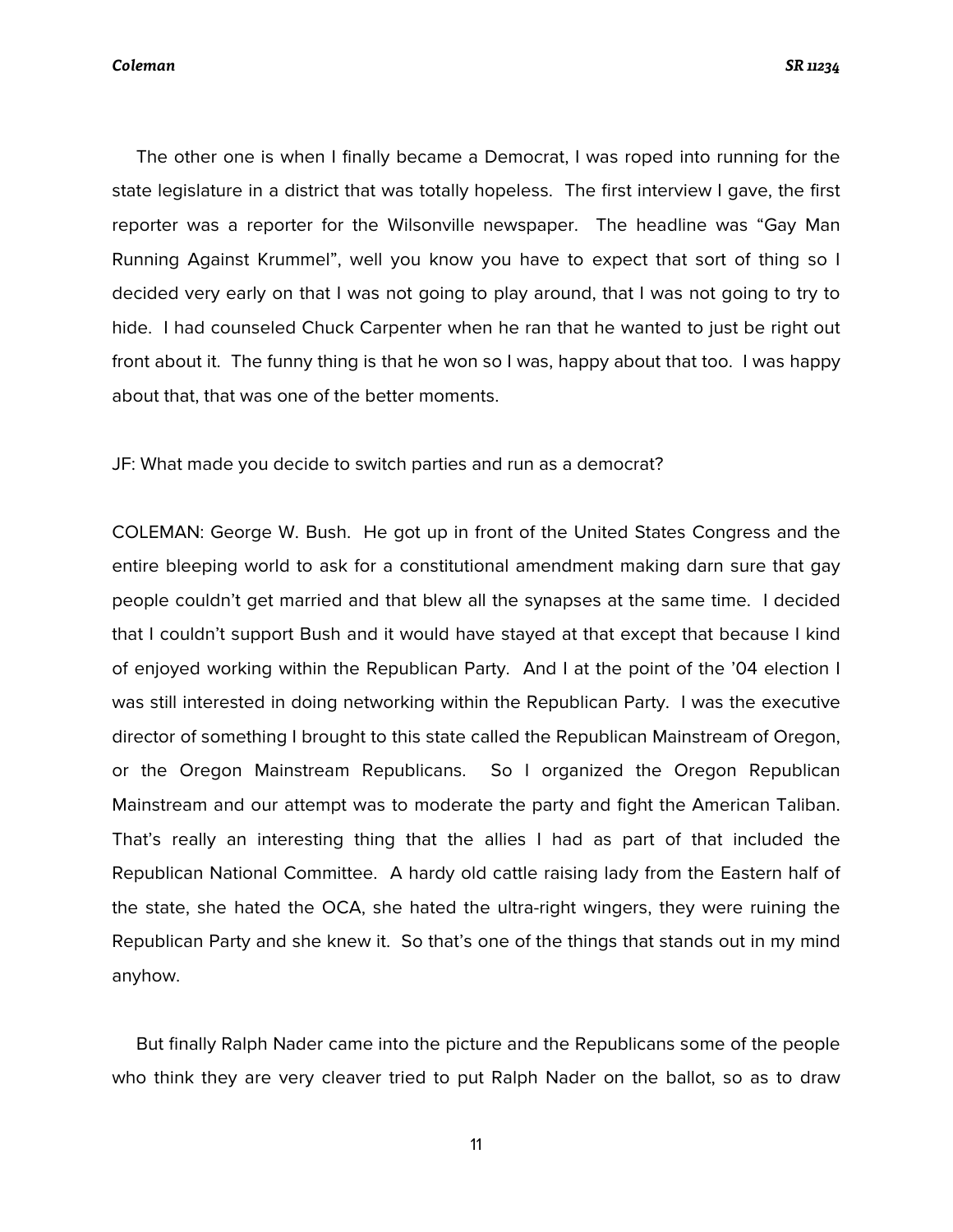democrats away from Kerry. So I called Jeff Mapes, the political reporter for The Oregonian and I told him, here's what's going on, here's the names and phone numbers of the people who are leading this movement, check it out. He wrote a long article in June of '04 detailing what was going on with trying to get Ralph Nader on the ballot. In one paragraph in the middle of it all he said and Lee Coleman a member of Log Cabin Republicans is not going to support George W. Bush for reelection. At that point because of my friendship with Kevin Mannix, who was chairmen of the party at the time. I had seven different positions in the Republican Party and I was the executive director of the mainstream Republicans, in 72 hours all that went, just like that. So I was a Republican for Kerry during the campaign and then in November after the election I reregistered, that's how I became a Democrat. I have to say at this point that I never voted for a Republican for president during all of the time or most other offices. Jack Roberts being an exception because I liked Jack and he's one of the few moderate Republicans left in this state. He at the time was Oregon's Commissioner of Labor and Industries and very much in charge of the antidiscrimination laws including I think, various cities had passed employment nondiscrimination ordinances and he was in charge of administrate those laws. He was very friendly and was one of the few Republicans I ever voted for. But it was George W. Bush that got me to be a democrat. So that's part of the experience that I have had here.

 I'll just read these out: as a delegate to Oregon Republican Parties State Central Committee, I spoke out against party support for the OCA, I got the platform to get rid of the "Special Rights" plank and I replaced it with the consent of the OCA guy, replaced it with language from article 1 section 20 of the state constitution. Which has to do with all citizens are to be treated equally, and that's a short hand way to put it, so I got that into the platform. I was able to make friends and influence enemies, as I mentioned that Obama is known to be able to do and that's try to work with or at least understand where the opposite parties' coming from. And I mentioned that I started the Mainstream committee, mentioned Jack Roberts. One of the interesting things that I have found is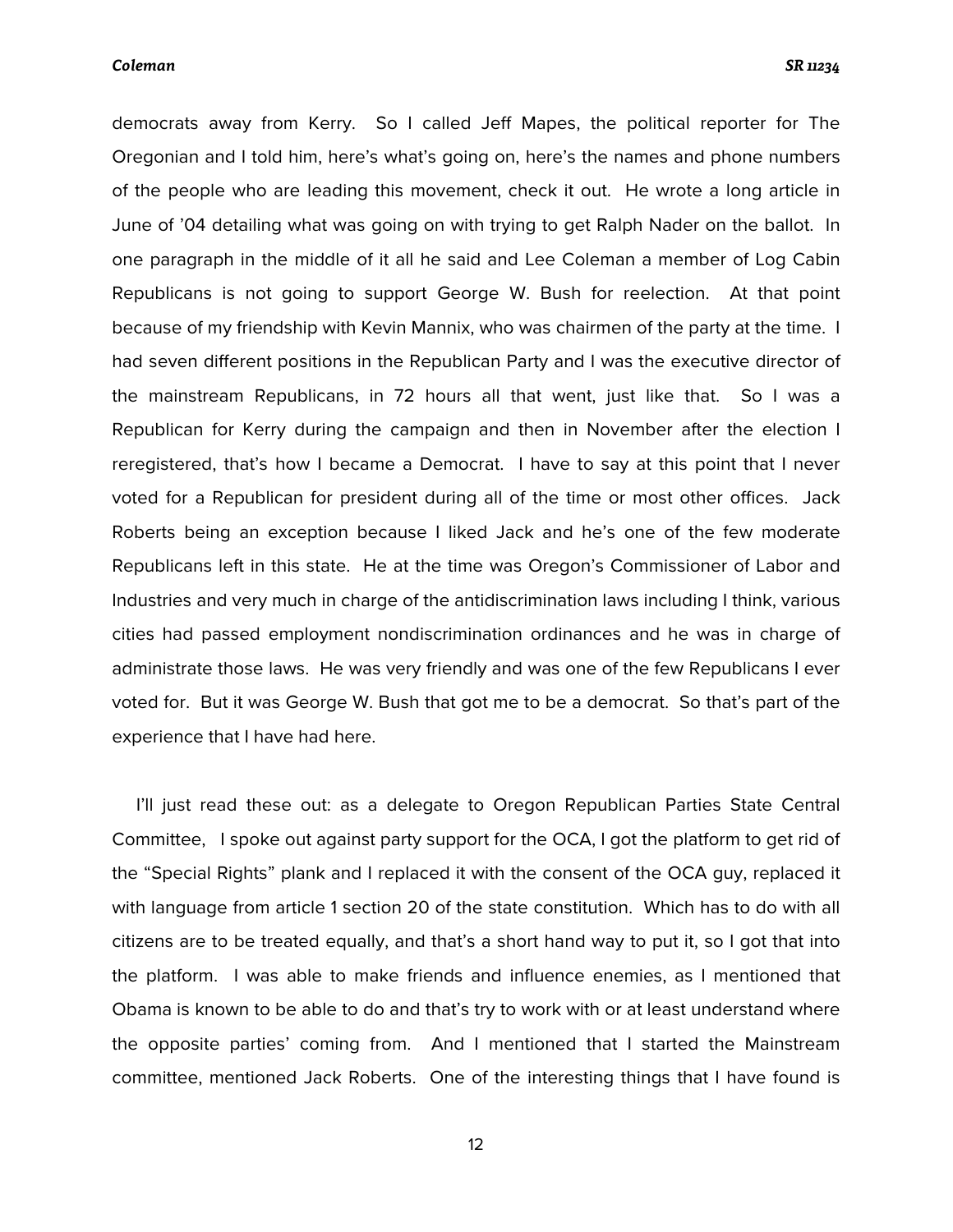strange bed fellows. Russ Walker who is more recently known as the leader of Freedom Works, which is the Tea Party basically. He was the at one point also, the vice chair of the Republican Party of the state and one point when we were lobbying, when Basic Rights Oregon was holding a lobby day. I think it was on the Marriage Bill, marriage and employment nondiscrimination both finally came up in I think the session that began in '07 after the '06 election. So I'm in the cafeteria in the basement of the capital, and Russ Walker is sitting alone at a table and he knew it was lobby day for the gay contingent. He waved me over to sit down at his table which I thought was strange, turns out his brother is gay and he was willing to lobby Republican that he was able to lobby to get them vote yes on both bills. So [in a strange,] building relationships with strange bed fellows is I think the key to politics.

 When Teddy Kennedy died you notice, I don't know if you watched any of those speeches at the wake that they held for him. You had all kinds of conservative Republicans professing their love and affection for Teddy Kennedy. That's a role that I think I like very much and that I admire Obama for, I think he's one of the smartest people we've ever had as president. [But that covers pretty much everything that I have to mention.] Right now I've had the honor of being a delegate to the state Democratic Party Central Committee and am currently a delegate to the First Congressional District Committee. I've been a member of the first Congressional district on both sides and none of them are effective and I'm ruining all of my relationships by trying to get the democratic parties Congressional district to actually do something. You'd be amazed at the inertia of the people who get elected to responsible position and that just sit there and pass dumb irrelevant resolutions, condemning this or that and it all amounts to less than one bean out of a hill. Well that's what I've got to cover, anything else?

JF: How would you relationships with people, do you still have relationships with the Republicans?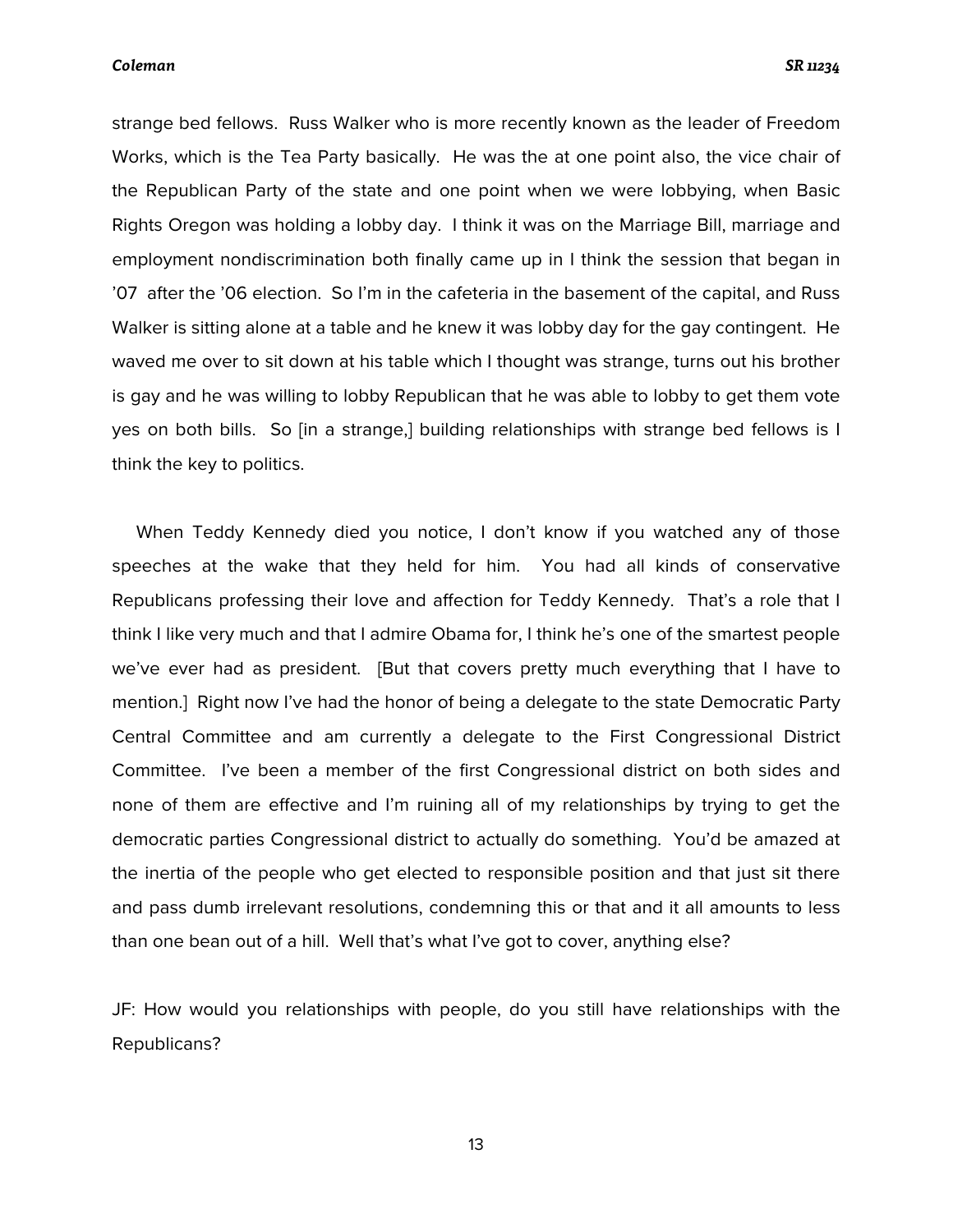COLEMAN: Well, most Republicans won't have anything to do with me, which is understandable, to them I'm a traitor, I was rejected from the Trumpeters in the 04' election. Under their suspension that I would hear something that could help the Kerry Campaign.

JF: Like a spy (laughs)

KG: (laughs)

COLEMAN: I can't say that was unfounded fear, but there wasn't anything that was worth telling. So I thought it was uncalled for, but the end result of the whole article that Jeff made sure that the Republicans were not dealing with me anymore. I can still have a friendly conversion with people like Charlie Starr. Charlie is a religious nut but on a personal level they're willing to talk but it's there is no way to tell, but I remember when Don't Ask Don't Tell came up as an issue. Packwood would actually call me from his office, that the caucus were going to back Don't Ask Don't Tell. To tell me that he was sorry, but he had to follow the caucus and vote Don't Ask Don't Tell in. At some point after that Donna Red Wing and number of others, activists in the gay community, got a fifteen minute appointment with Senator Hatfield and we spent 45 minutes talking to Hatfield about Don't Ask Don't Tell and how it was costing and violation of Civil Rights. At the end of 35 minutes he suddenly it dawned on him; it's really about civil rights isn't it? It was really all we can do from saying duh.

JF and KG: (Laugh)

COLEMAN: People get elected to the Senate, excluding Wyden and Merkley, most of them are empty vessels, they don't have a thought in their heads. They rather lie, than tell the truth, especially the Republicans. I have to end with a reference with Jeff Merkley, he did everything he could to get me elected in a district that was hopeless. My first and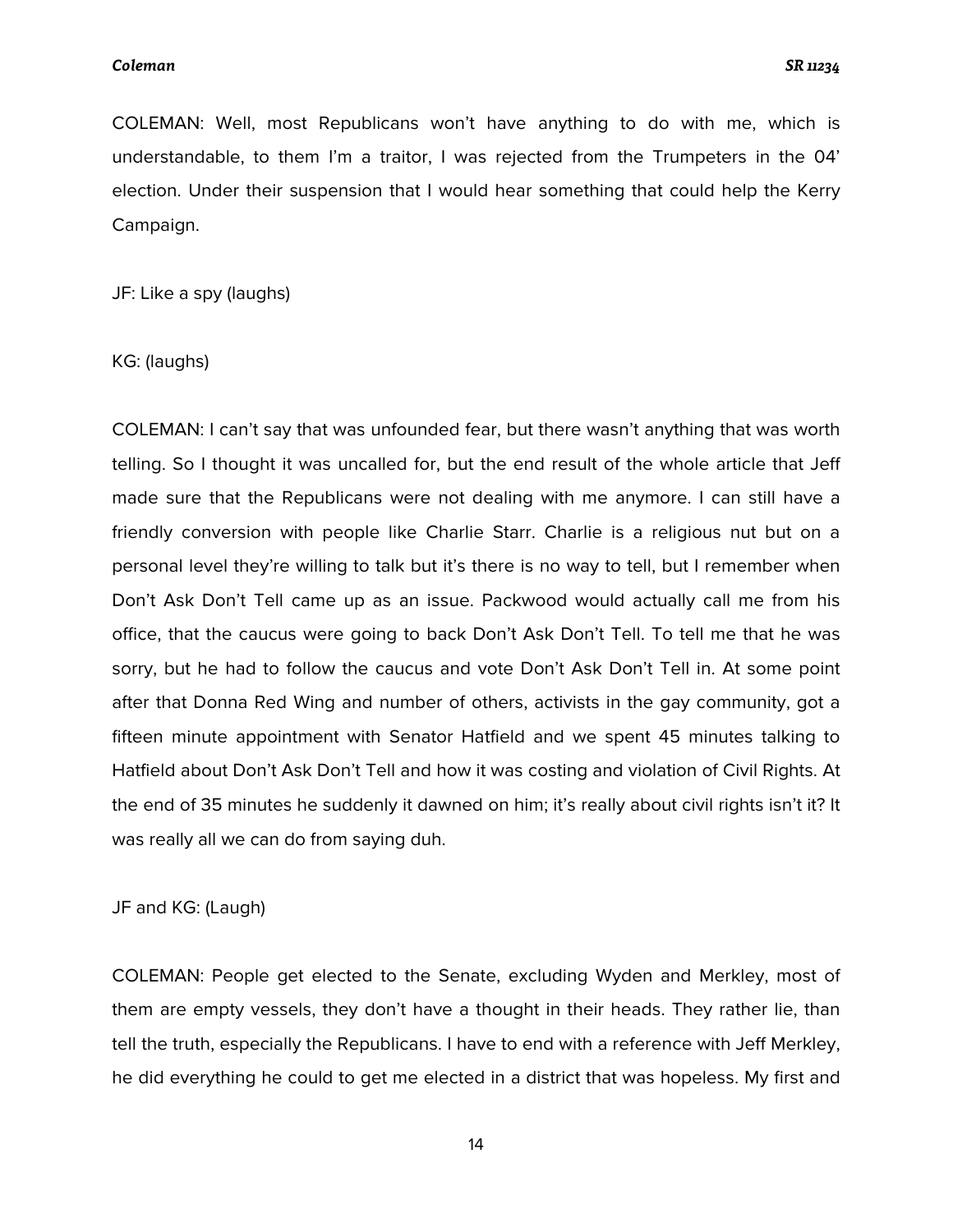only fundraiser had a speaker that I thought would attract a lot of people, including people for Basic Rights Oregon. Ambassador Joe Wilson, the man who wrote the piece about Yellow Cake Uranium allegedly bought by Saddam Hussein. The fundraiser was not terribly well attained and nobody from Basic Rights Oregon showed up. I thought I had a national recognized well known speaker and I was able to get Joe Wilson to come because Valerie Plame is my cousin and Joe Wilson is married to her. It provided me a point with friends with the democratic activists, but not very much money.

JF: When George W. Bush spoke about gay marriage, you said it really fired you up. Gay marriage is quite the topic right now, when Oregon bill went through with gay marriage, were you a part of that?

COLEMAN: I did everything I could to lobby for it, every time I saw Kate Brown in the hall way, I would just say "thank you, thank you," I think were friends today, by some of that, but the bill itself had momentum and it was going strong, and also the democrats were in charge of the senate and the house. So it was pretty much forgone. The other thing about it was, all the people who knew me running for the house said they were voting for it said it was a matter of course, a matter in philosophy, so I knew we had it made. We did, I think I wrote one of emails, I was privileged to by on the floor by sitting with the state senator when the employment nondiscrimination act was passed in the state senate.

JF: Do you see much in the future for gay marriage? Where do you feel like it's going?

COLEMAN: I think it is going to win in this country, on a state by state basis. I have a solution for the small states. There is a tremendous lack of information, a tremendous lack of connection, factual connection among the population. So my solution is to build more universities [PLEASE delete: pollute the young mind, by god]. We want to liberalize those farm boys and girls, get them to understand the broader world of "live and let live."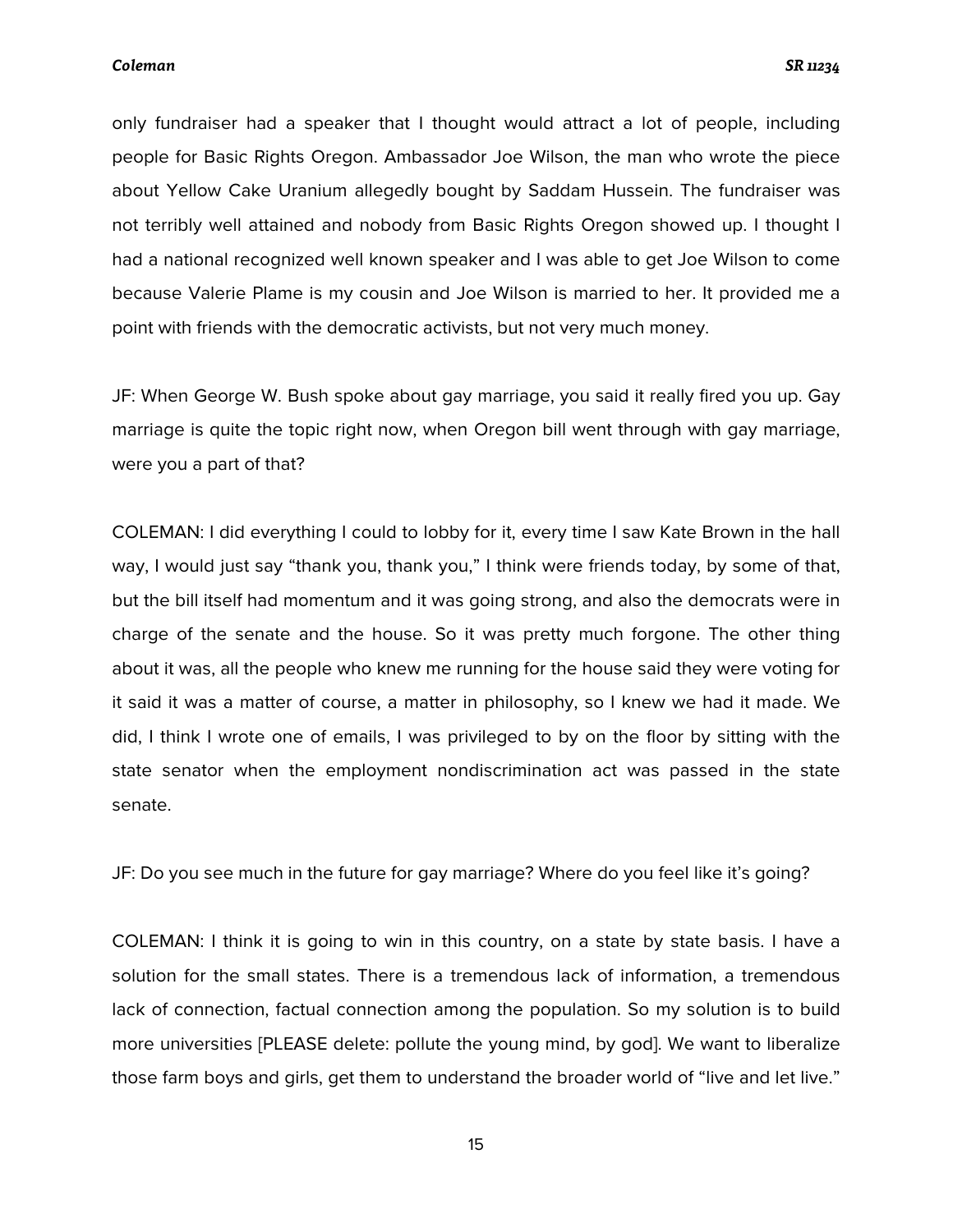When I ran for office I tried to talk about the preamble of the Constitution. Which is a radical liberal document, just the preamble. The crown heads of Europe must of been horrified. I would have of been horrified if I had been a prince of the realm back then. The princes in the realm today are scared by the same ideas that are preamble in the Constitution of the United States. According to the preamble, government is ordained to promote domestic tranquility provide a common well fare, and establish justice and provide a common defense. The first three or four of those are amazingly liberal and they are being dishonored all over the country. Right now by the tea party, know-nothings, and Republicans who are going along with it. That is core of my political philosophy is a 225 year document.

JF: When you moved to Oregon, you said it was really challenging and you came back in the closet, somewhat, but were there any standout challenging moments while you were in Oregon?

COLEMAN: Well, we covered a lot of it, I can't think of anything else at the moment.

JF: What would like to see happen it the future with gay rights?

COLEMAN: Well, getting back to the future, I go back to the Supreme Court about the sodomy case, the Supreme Court took note that all but 13 states abolished sodomy laws. Oregon was the first by the way. California actually followed Oregon, believe it or not. I always find that difficult but that's where we're at. Gradually state by state, we have domestic partnership laws, as far as I'm concern those are just labels. I know there are some activists the late Bonnie Tinker, I argued with Bonnie many of times, but as I see it the only way to claim victory is with the people. What I see happening is somewhere down the road, all the definitions of the marriage acts in the states that were put there by initiatives will be overturned. They'll be voted out by the legislature or by ballot measures all over the country. At some point we are going to get hard core 12 states and the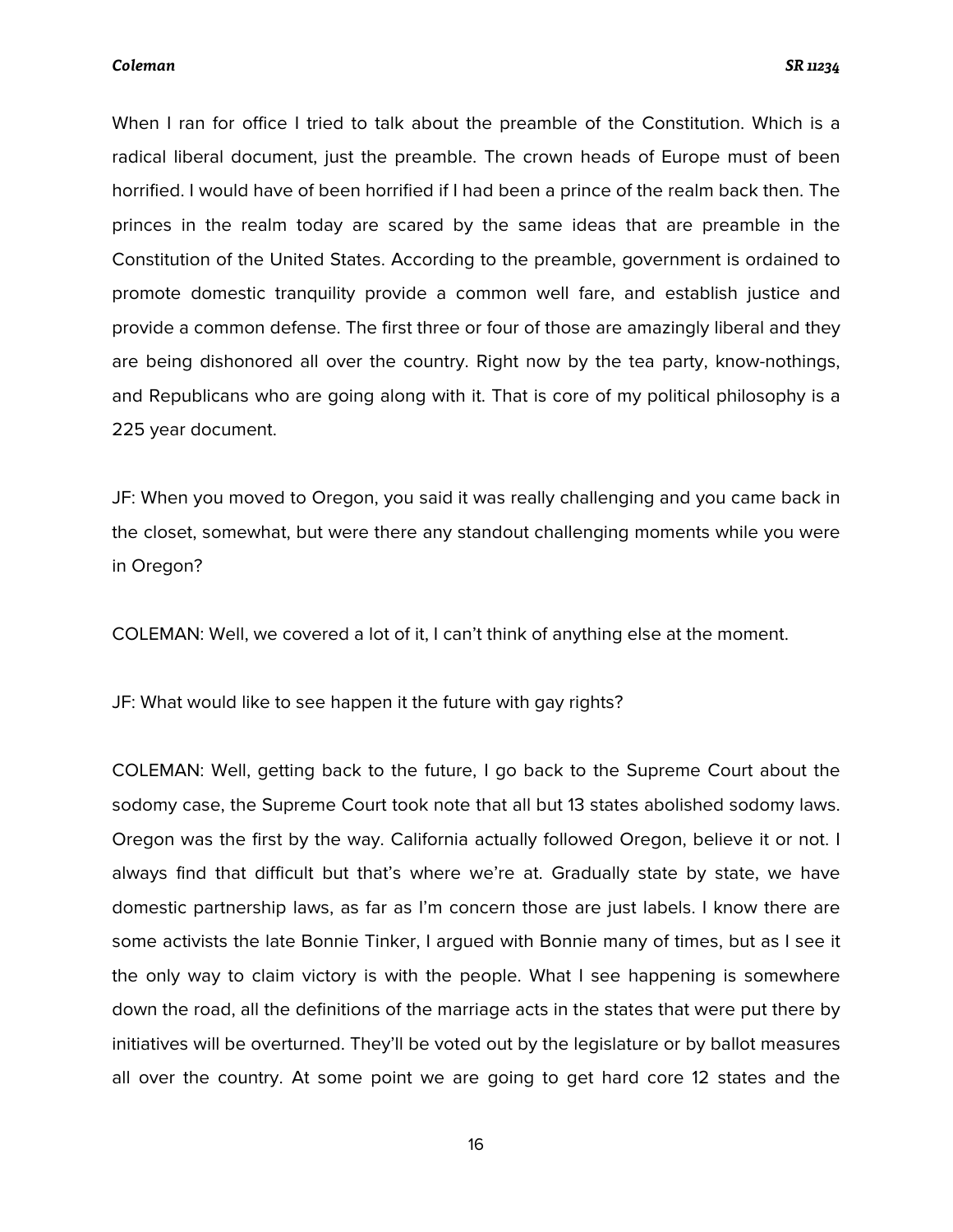question is going to come up in the Supreme Court twenty years from now whether a definition of the marriage act that excludes gays from getting married is a violation of due process of law and equal protection under the 14th amendment. I think the Supreme Court will do the same thing as they did with Lawrence vs. Texas. The Texas sodomy case, I think the Supreme Court is going to say, "well, looks like the majority of the country has gone that way, and they'll write that it is a violation of due process of equal protection." I think that is going to happen sooner rather than later because, you have an incredible interest, a phenomenon, two actually, Facebook and twitter. What went on in Egypt for the last three weeks is a direct result in of something brand new in politics anywhere. So we are going to see a lot more of what's happening in Wisconsin.

KG: The riot, The Union worker protests?

COLEMAN: The protests that are going on because the governor a tea party Republican decided that he is not going to deal with unions. News for you it ain't going to work. Twitter and Facebook is going to organize people, they are going to come out, they are going to yell their heads off, and prevail. So I think it's going to be less than twenty years, considerably less, but it is going to be hard work. Here in Oregon, there might be a few things left on the agenda, chairmen mostly don't let anything get repealed. I think this state is beyond worries, California is another problem all together, but I think it is in the courts. The definition of the marriage act is in the courts, I think it going to go our way. Especially with Jerry Brown as governor. That's my predication, at one point the executive director of human rights campaign, Tim McFeely came to Oregon I was privileged to be the few in a room, when he was there. This was 15 years ago, he thought we were going to get there within twenty years. He was remarkably accurate, so we shall see. I think Facebook has done a marvelous thing for politics. I am still mystified why this country is pretty evenly divided between Republicans and Democrats, except that I recognize the power of lying and it's amazingly powerful. The power of ignorance.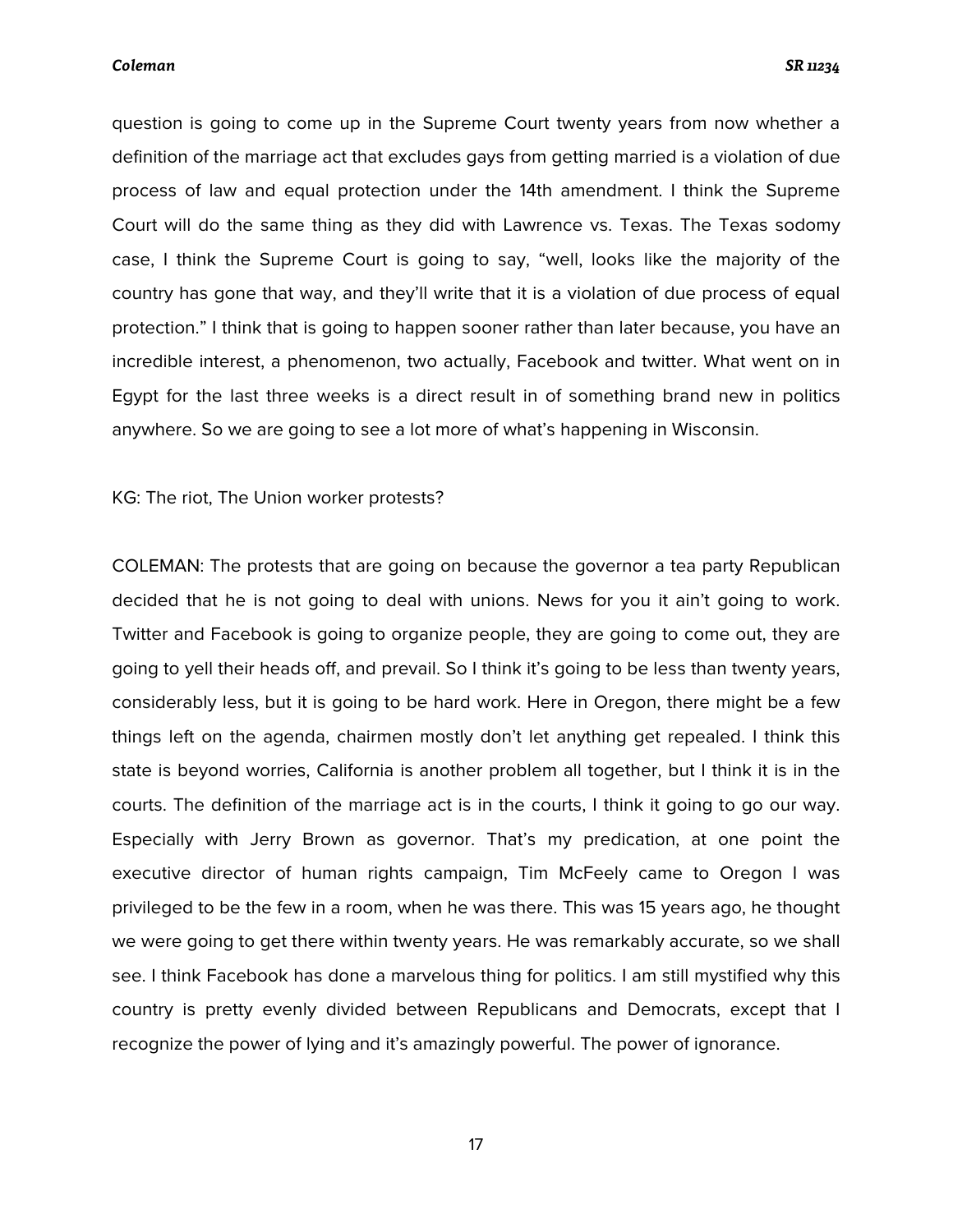KG: And sensationalism as well?

COLEMAN: Yeah, one great example is Boehner came up with this amazing statement. Since Obama came into office, he says the federal government has added over 200,000 thousand workers, its 58,000, so he is a liar, and what's so terrible about working for government? The government ought to be an employer, of people doing important things for other people.

KG: Not only that but the government employees has been the lowest since the 1960's.

COLEMAN: Percentage wise, yeah.

KG: So the fact that that the government is theoretically expanding is false, in terms of employment.

COLEMAN: Chuck Riley, a former state Representative and recently defeated in a run for the State Senate, talks about the Republican "two Santa theory." He says the Republicans will complain about government being too big when they are out of power, but when they are in power they make damn sure that the government is big enough to pay off and benefit their finical supporters. There is a wonderful book that I going to push, I'm thinking seriously of starting a book club just to discuss The Wrecking Crew. It's about how Republicans and the American conservative movement make government work for them. When Reagan was a borrow and spend Republican and when George W. Bush was a borrow and spend Republican. They were raising money borrowed money not tax money to benefit their financial supporters. When they are out of power then they say the government is too big. Never minding that the part of the government that is too big, is giving subsidies to big oil companies and paying huge amounts on government contracts to their supporters, the people who spend millions dollars. The last election by the way cost 4 billion dollars. Now if George Soros would peel a billion out of several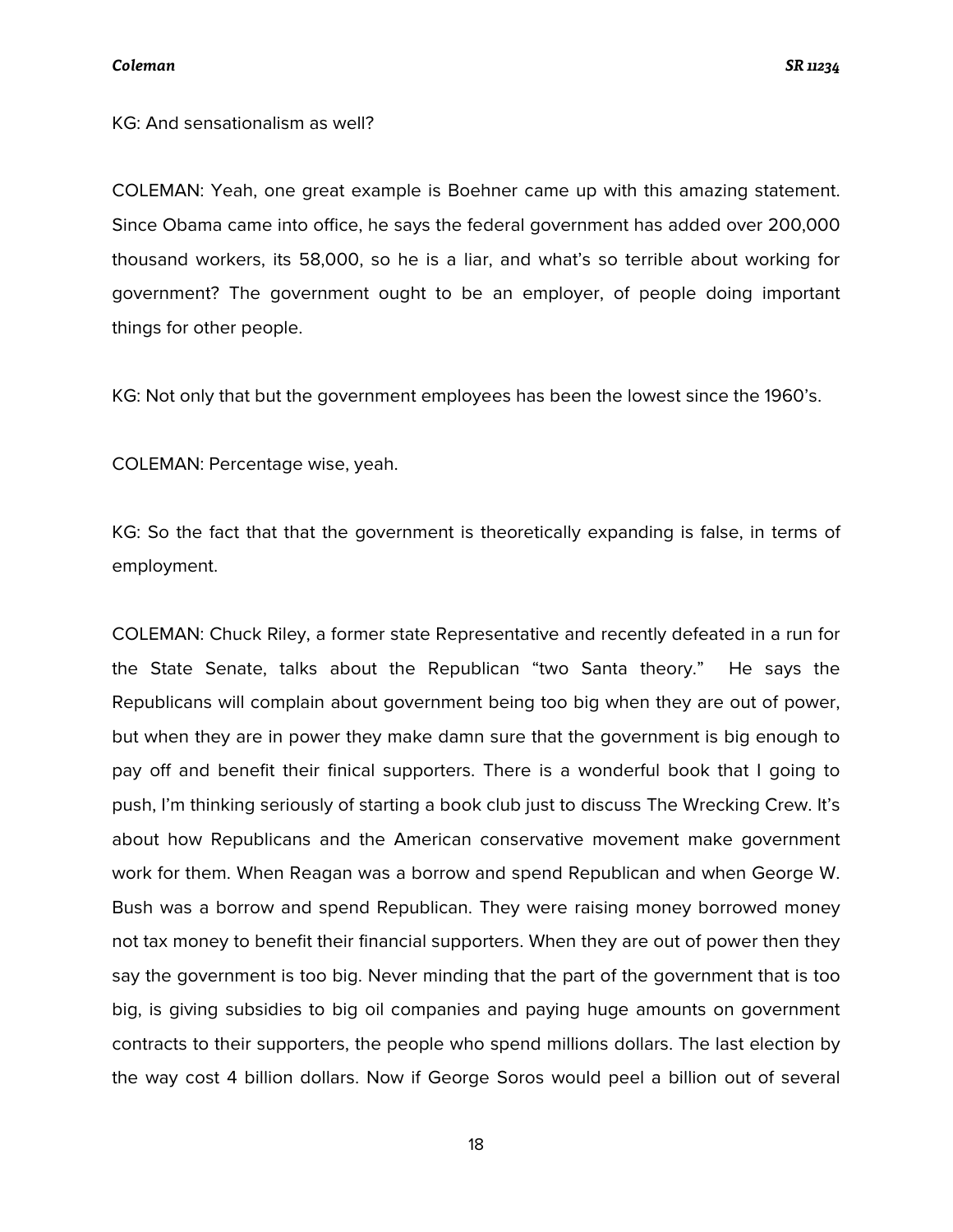billions, we would be in good shape. If every democrat in the country gave 5 dollars, to the democrat party, the democratic national committee would have several billion dollars. So you know the influence of money probably the worst things that has happening in this country. That goes to the Supreme Court and the citizens of united case that is the real challenges in the future, an amendment to the Constitution making damn sure corporations have the right to spend money in the elections.

KG: Some of this is disheartening to hear about American politics, but you have mentioned a progression going in terms in gay rights. How did you feel when don't ask don't tell was repealed?

COLEMAN: Oh, I'm very happy. I was a member of the U.S. Air Force, before any of that came along. Goodness gracious we had gay boys in open dorms, giving each other massages, talking about the nice man they met in a nearby town, the parties, and the rest of it. Nobody really cared about it, we had one extremely young, feminine, guy in who lived off base. He maintained his bed in the dorm, but everyone knew he was living with another Air Force member off base. Nobody cared, nobody cared, there was an occasionally court martial who fraternizing someone in a lower rank, but that was it. It never was a problem, there were times when people were getting carried away. Don't ask don't tell was nothing more than an appetite to keep gay people from being gay and losing their jobs in the military, the Air Force. I was really happy we going back to a point of which were sexual activity that isn't forced, a higher rank always has a moral point of persuasion that has to frowned upon but not allowing gay people to serve in the military is ridiculous. A little unhappy with the slow rate of progress, that is going on. I just saw something on the net, that the Marines had set a final date, and that's fine.

COLEMAN: But that is aside from this interview, snatch that.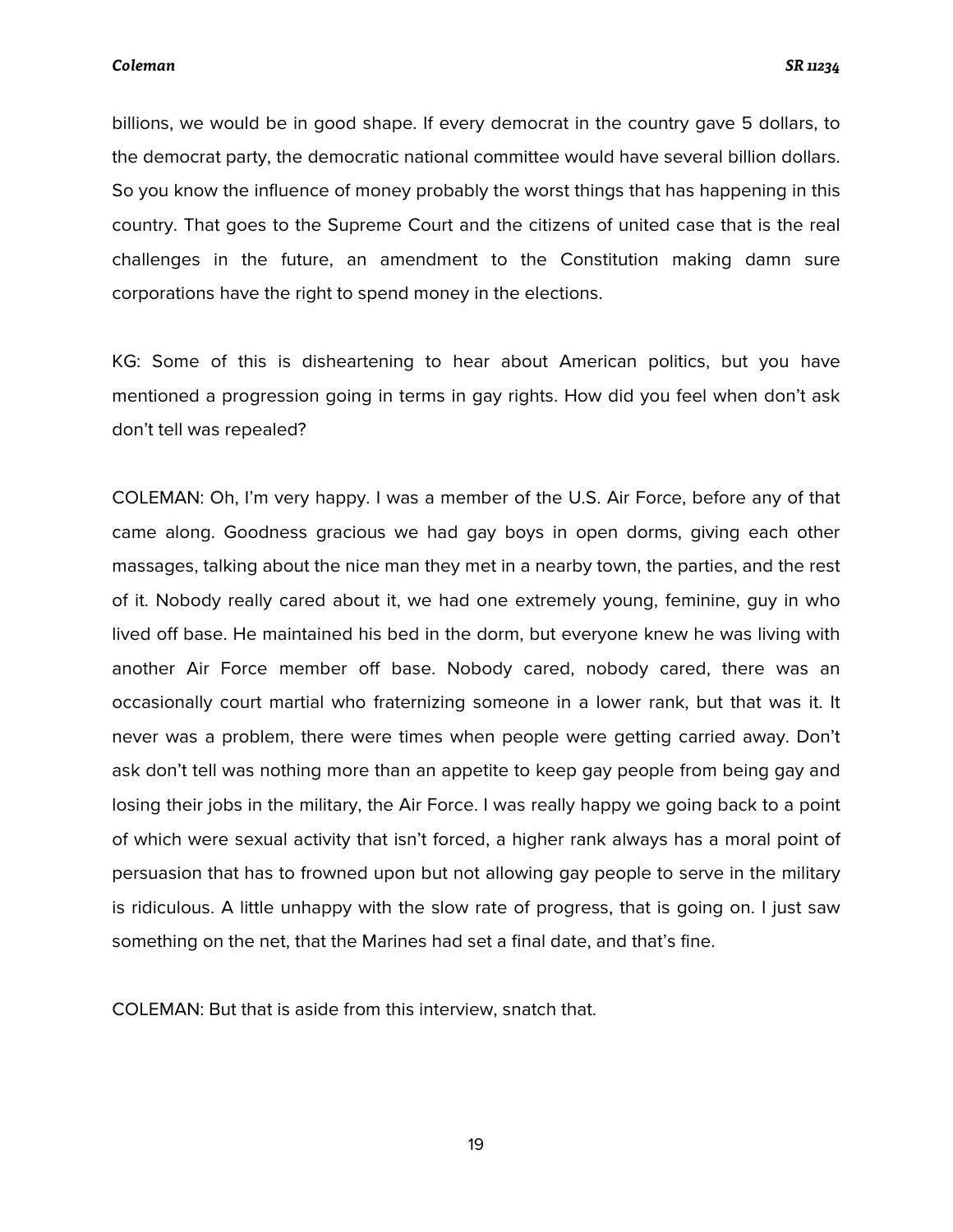JF: I have question, when you were younger, did you come out or did you know you were gay at a young age?

COLEMAN: I didn't do anything at all until I was 23. That is one of the major regrets of my life, but then I graduated high school in 1947. The only sex that was going on was the occasional "loose girl" and all of the jocks. That was the extent of it, sure I had crushes on guys, but I would of never thought of or I could do anything about it. So I think coming out in an early age, for me was not socially possible, that's the way it was in the 1940's, 1950's, and even in the 1960's. I am very happy the fact that they are gay straight alliances in high schools. I am encouraged by that, it's time that people let loose with their ambitions. That's why I'm all for gay marriage. Without going into a dissertation and I got one so I can go off at any time. In this country people despise gay people for hanging out in toilets and that's their concept of gay people. Also for popularizing sex, and overemphasize on sex, and at the same time they are bitterly opposed to allowing people to marry, carry on a domestic partnership, and they fail to realize that family is what this is all about. Bonnie Tinker said "love makes a family." Bonnie was a Quaker a true revolutionary but she founded love makes a family in Oregon. It's not a matter of marriage or domestic partnership; it is about family and the importance of building a family relationship. That is the major sailing point for gay marriage. George Lakoff the linguistic, have you ever heard of George Lakoff?

JF and KG: No.

COLEMAN: His leading philosophy is framing is everything. If you frame an issue like gay marriage in terms of gay marriage, straight people think of two people naked in bed, sleeping together all the time. That throws an awful lot of people in this country, if you are talking about gay people doing it. Lakoff says that calling gay marriage is bad framing. His idea of good framing is building family. That what I see about marriage in this country, if the gay community gets through its head we need to be talking about building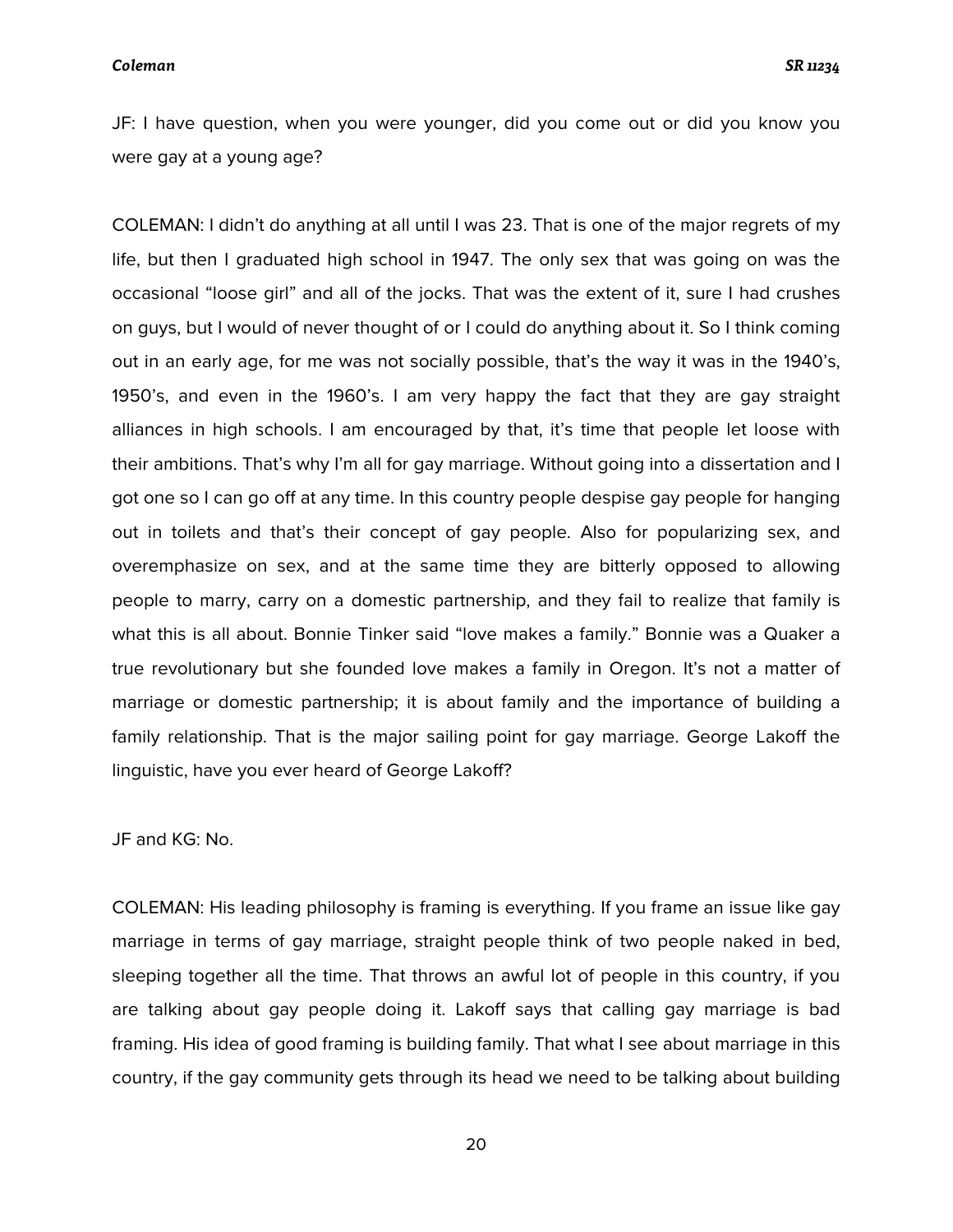a family. Leave the imagery out there in the cold, we are going to gain success a lot more quickly. That was a good question.

JF and KG: Is there anything else you like to add?

COLEMAN: No, I've gone through my list and beyond. The future of filled with all kinds of promise. My main problem in this state is getting the eastern half of the state to start waking up and smelling the coffee. Greg Walden is the U.S. Representative for half of this state. I'm trying to figure out how to connect with the unconnected. Aside from building universities and community colleges, I'm toying with an advisement idea that I'm going to call Ambiguity Unlimited. Think in terms of little stickers posted anywhere with a drawing an important concept of a doctor tending a patient underneath that is the democratic logo. I think we can produce those for a penny and sale them for two. You can have millions of them all over the country, that's Ambiguity Unlimited. It's a scheme that I haven't told anybody about.

JF: We're the first.

COLEMAN: You're the first. One of my nephews' great, great, nephews was a formal partner with Lawrence O'Donnell. O'Donnell is news caster, on MSNBC. I have been trying to get my nephew to response an email. I'm going to try to organize an advisement agency at my advanced age and do something about Ambiguity Unlimited. We'll see how that works. I think the advising in this country isn't thinking in terms of creating cash flow, but selling a program that involves advising. The Republicans have been doing it for decades. So, I'm going to do something, and do read The Wrecking Crew it's a tremendous insight with what's going on in this country.

JF: Well, thank you for the interview and thank you for all you have done for Oregon and California.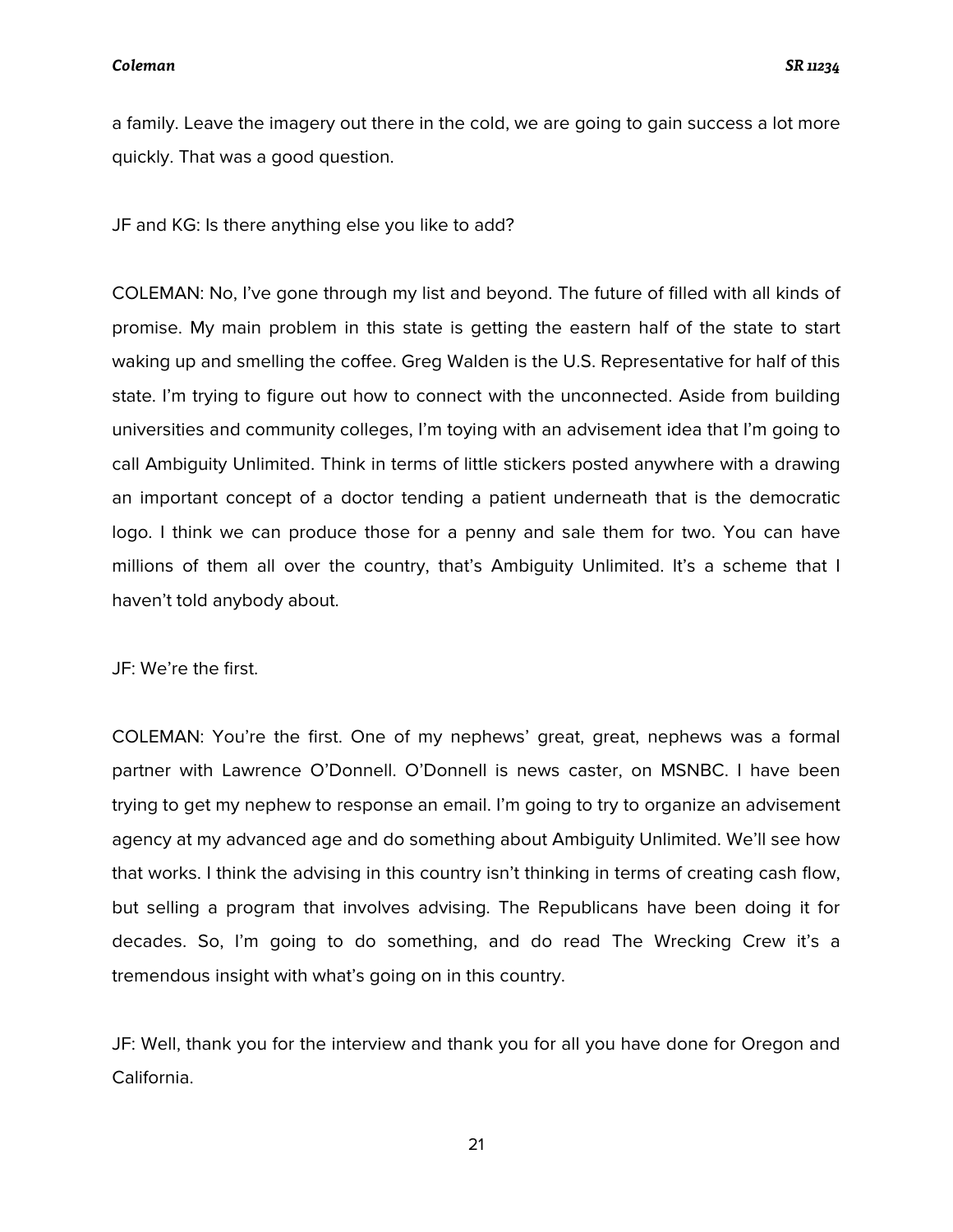COLEMAN: More to the point what are you guys doing? Are you a member of the county central committee? Are you both for Multnomah County?

KG: I am.

JF: I am now.

COLEMAN: Where are you from?

JF: I'm from Grants Pass.

COLEMAN: Well, what are you guys going to do? Why aren't you members of the Democratic Party? Why aren't you attending the monthly meetings of the Democratic Party Multnomah Central Committee?

JF: This class, when I was looking for a capstone, I had no clue this class existed. Honestly, I didn't know much about gay history, it's really opened me up to it, actually it is very interesting. I am very interested in getting involved.

KG: It defiantly gives insight on how powerful political actions really are.

COLEMAN: It's getting more so now with twitter, which I refuse to do.

JF and KG: (Laugh)

COLEMAN: I don't really understand Facebook and I really don't understand how to use it. But I'm learning, anyhow my question was directed to all the gay people in this state. I went to a meeting local human rights campaign activists. I went up there and asked the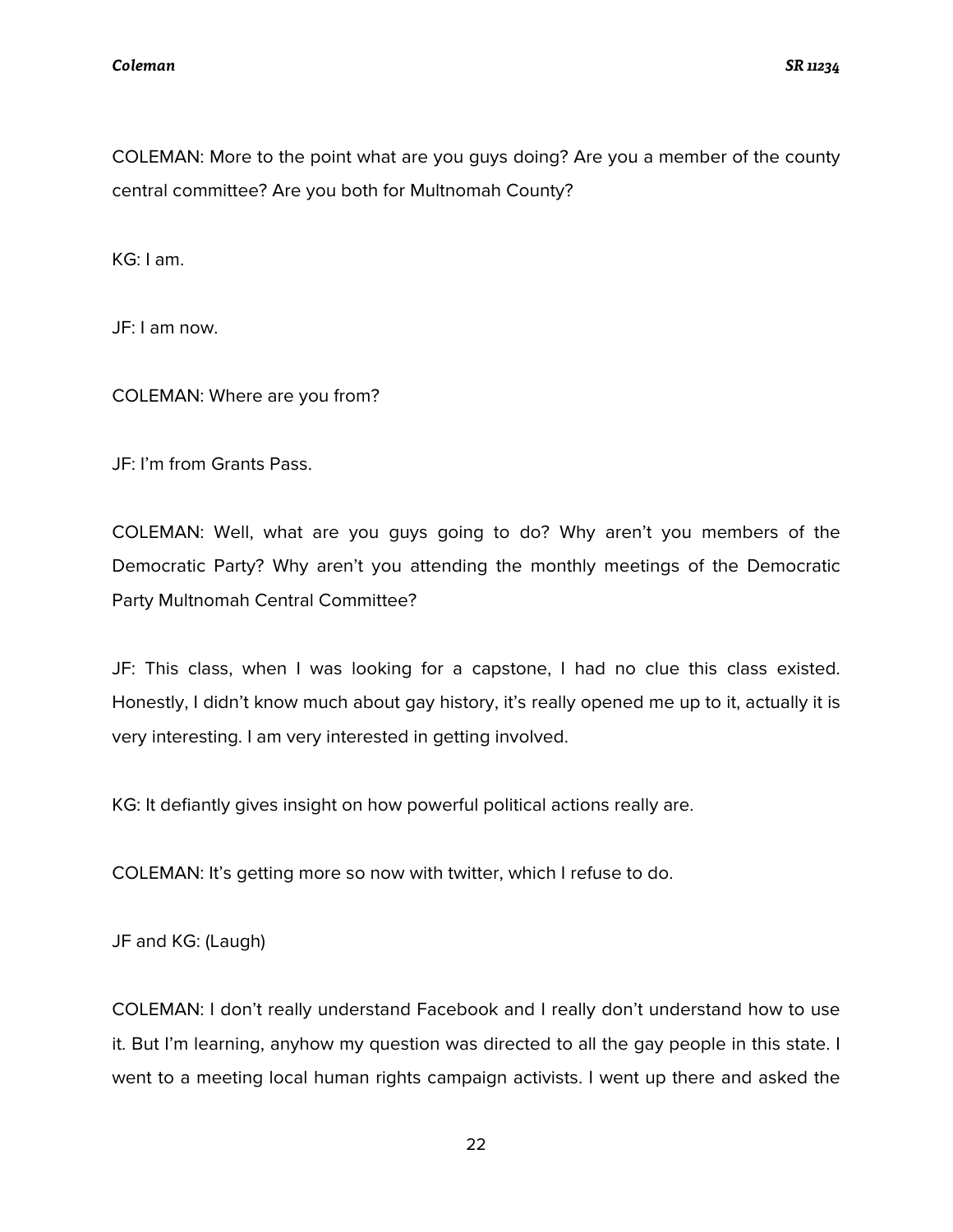same questions as I asked you, why aren't you people members of Democratic Party in this state? They all looked at me and had no idea. The Democratic Party is an open party and welcomes everybody no matter what, even the loony tunes that are far left and the loony tunes that are far from the center, the party is wide open to perception. It's the key to success in politics, local and otherwise. We had a disaster in the last election, the state house is split 30-30. We have 2 votes in the state senate, it's a disaster. The current state legislator is tied up in knots, can't do anything and is not likely to do anything. Because the voters couldn't drag themselves to mark up their ballots. The Republicans win when fewer people vote. That's my word for the day.

JF: Get out and vote.

COLEMAN: Get out and vote.

KG: Get out and vote.

COLEMAN: Spend some money and it's another thing. My finances have been a disaster in the last couple of years because of tenant problems. I own a small apartment building, I've gone into debt, I must of spent at least 2,000 dollars on Obama. I know I spent at least another 2,000 dollars on sending money to candidates to Congress. There are very few people like me who would do that. I'm not making demands on people who don't have money, but I don't think a gay person in this state who isn't able to peel off 100 dollars. I said this many of times. The political process is the cure. Everything depends on the political process. That is the end on my sermon.

JF and KG: Thank you very much.

### **[End of Interview]**